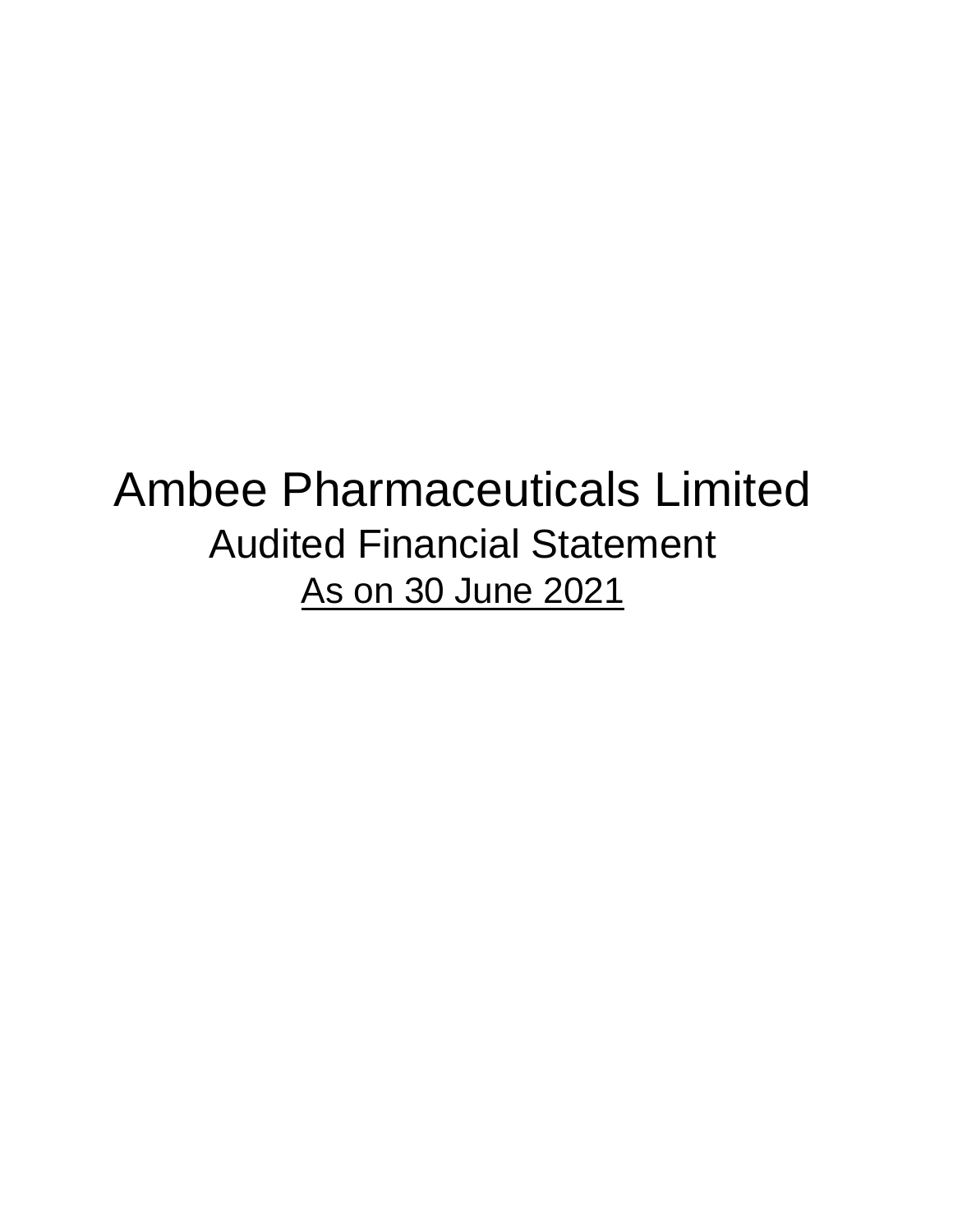### **Ambee Pharmaceuticals Limited Statement of Financial Position As at June 30, 2021**

| <b>Particulars</b>                       | <b>Notes</b> | 30-06-2021  | 30-06-2020  |
|------------------------------------------|--------------|-------------|-------------|
| <b>ASSETS</b>                            |              |             |             |
| <b>Non-Current Assets</b>                |              | 99,564,836  | 106,483,632 |
| Property, Plant & Equipment              | 4.00         | 97,610,328  | 103,220,685 |
| Right-of-Use Asset                       | 5.00         | 1,954,507   | 3,262,947   |
| <b>Current Assets</b>                    |              | 321,854,650 | 321,567,075 |
| Inventories                              | 6.00         | 128,888,711 | 160,254,507 |
| <b>Accounts Receivable and Others</b>    | 7.00         | 92,227,940  | 69,147,724  |
| Advance Income Tax                       | 8.00         | 48,643,968  | 47,594,323  |
| Advances, Deposits and Pre-payments      | 9.00         | 37,000,181  | 33,454,687  |
| Cash & Cash Equivalents                  | 10.00        | 15,093,850  | 11,115,834  |
| <b>Total Assets</b>                      |              | 421,419,486 | 428,050,707 |
| <b>EQUITY &amp; LIABILITIES</b>          |              |             |             |
| <b>Shareholders' Equity</b>              |              | 44,837,107  | 57,846,951  |
| <b>Share Capital</b>                     | 11.00        | 24,000,000  | 24,000,000  |
| <b>Tax-Holiday Reserve</b>               | 12.00        | 5,134,154   | 5,134,154   |
| <b>Retained Earnings</b>                 |              | 15,702,953  | 28,712,797  |
| <b>Non-Current Liabilities</b>           |              | 8,463,743   | 9,691,981   |
| Deferred Tax Liability                   | 13.00        | 7,038,819   | 7,357,304   |
| Lease Finance (Non-Current Portion)      | 14.00        | 1,424,924   | 2,334,677   |
| <b>Current Liabilities and Provision</b> |              | 368,118,636 | 360,511,775 |
| <b>Short Term Borrowings</b>             | 15.00        | 115,580,518 | 114,052,433 |
| Lease Finance (Current Portion)          | 14.00        | 2,746,762   | 2,702,832   |
| <b>Creditors for Goods &amp; Others</b>  | 16.00        | 7,215,020   | 10,055,589  |
| <b>Liabilities for Expenses</b>          | 17.00        | 6,733,562   | 9,546,351   |
| <b>Liabilities for Other Finance</b>     | 18.00        | 183,594,643 | 173,451,060 |
| Provision for Income Tax                 | 19.00        | 38,442,953  | 37,393,308  |
| Workers Participation and Welfare Fund   | 20.00        | 9,948,826   | 9,127,363   |
| <b>Unclaimed Dividend</b>                | 21.00        | 3,856,352   | 4,182,839   |
| <b>Total Equity and Liabilities</b>      |              | 421,419,486 | 428,050,707 |
| Net Asset Value (NAV) Per Share          | 29.00        | 18.68       | 24.10       |

The annexed notes 01 to 40 form an integral part of these financial statements.

**Sd/- (Naureen Aziz Mohammad Bhai) Mananaging Director**

**Sd/- Sd/- (Kazi Tanzzina Ferdous) Director** 

**(Nurjehan Hudda) Director**

**Sd/-**<br>(A. K. M. Khairul Aziz) **Chief Financial Officer**  **(Md. Motiur Rahman)**<br>Company Secretary **Sd/-**

Subject to our separate report of even date.

**Sd/-** (A. WAHAB & CO.) Chartered Accountants Signed By: Md. Showkat Hossain, FCA Enrolment No.-196<br>DVC: 2111140196AS130500

Dated: Dhaka, November 14, 2021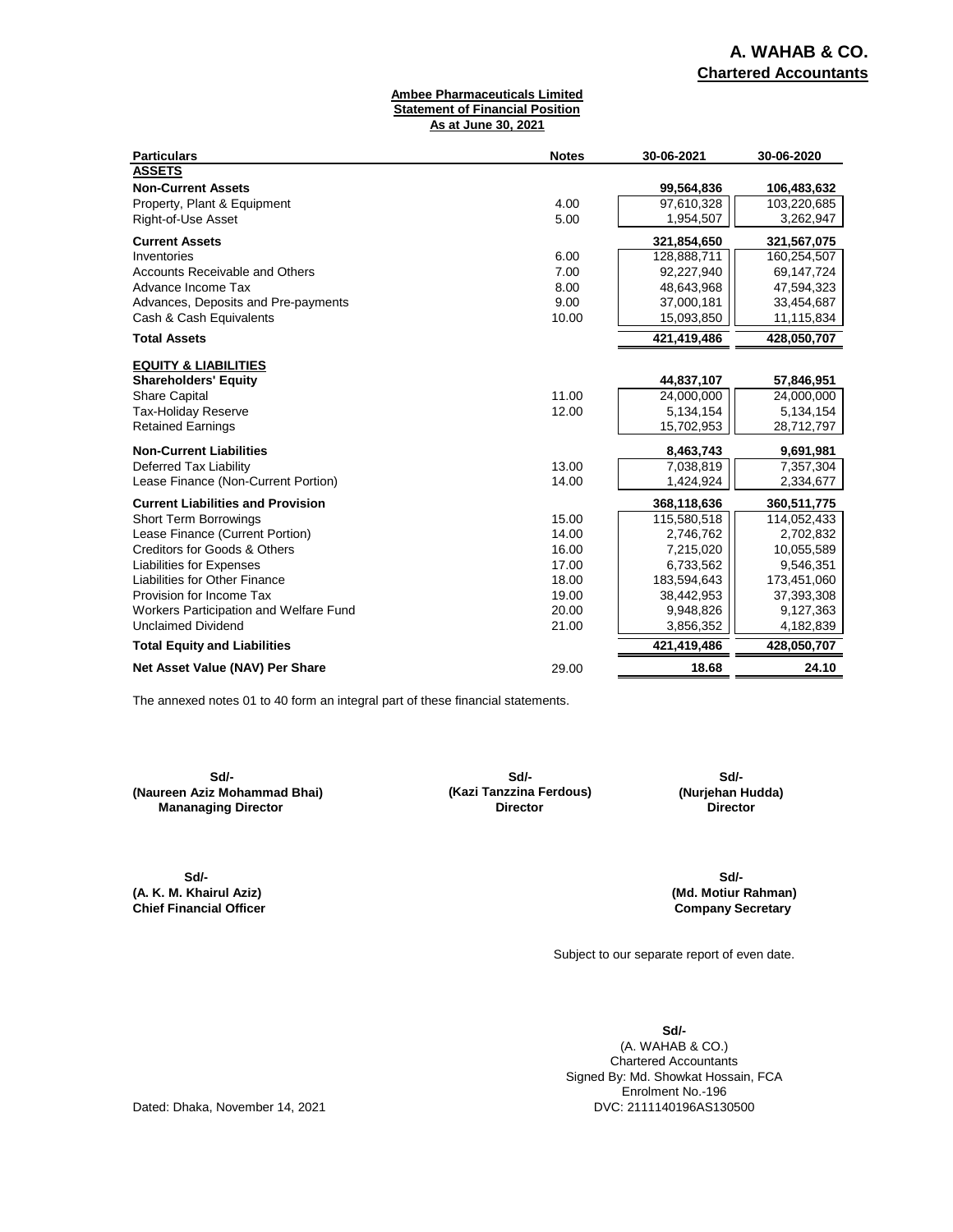### **AMBEE PHARMACEUTICALS LIMITED Statement of Profit or Loss and Other Comprehensive Income For the year ended June 30, 2021**

| <b>Particulars</b>                         | <b>Notes</b> | 30-06-2021     | 30-06-2020     |
|--------------------------------------------|--------------|----------------|----------------|
| Revenue (Net)                              | 22.00        | 98,977,466     | 285,304,315    |
| Cost of Goods Sold                         | 23.00        | (59, 879, 766) | (136,782,450)  |
| <b>Gross Profit</b>                        |              | 39,097,700     | 148,521,865    |
| <b>Operating Expenses</b>                  |              | (45,558,277)   | (135,675,064)  |
| <b>Administrative Expenses</b>             | 24.00        | (14, 971, 963) | (24, 670, 664) |
| Selling, Distribution & Marketing Expenses | 25.00        | (30, 586, 314) | (111,004,400)  |
| <b>Profit/(Loss) from Operations</b>       |              | (6,460,577)    | 12,846,801     |
| <b>Finance Expenses</b>                    | 26.00        | (5,818,109)    | (7,646,341)    |
| Profit/(Loss) before contribution to WPWF  |              | (12, 278, 686) | 5,200,460      |
| Contribution to WPWF                       | 27.00        |                | (260,023)      |
| Profit/(Loss) Before Tax                   |              | (12, 278, 686) | 4,940,436      |
| <b>Income Tax Expenses</b>                 |              | (731,160)      | (1,303,716)    |
| Income Tax                                 |              | (1,049,645)    | (1,608,391)    |
| Deferred Tax Income                        |              | 318,485        | 304,676        |
| Profit/(Loss) After Tax                    |              | (13,009,844)   | 3,636,723      |
| Other Comprehensive Income                 |              |                |                |
| <b>Total Comprehensive Income</b>          |              | (13,009,844)   | 3,636,723      |
| <b>Earnings Per Share (EPS) Basic</b>      | 28.00        | (5.42)         | 1.52           |

The annexed notes 01 to 40 form an integral part of these financial statements.

**Sd/- (Naureen Aziz Mohammad Bhai) (Nurjehan Hudda) Mananaging Director Director Director Director Director (Kazi Tanzzina Ferdous) Director** 

**Sd/- Sd/-**

**Sd/- (A. K. M. Khairul Aziz) (Md. Motiur Rahman)**

**Company Secretary Sd/-**

Subject to our separate report of even date.

**Sd/-** (A. WAHAB & CO.) Chartered Accountants Signed By: Md. Showkat Hossain, FCA Enrollment No.-196 Dated: Dhaka, November 14, 2021 DVC: 2111140196AS130500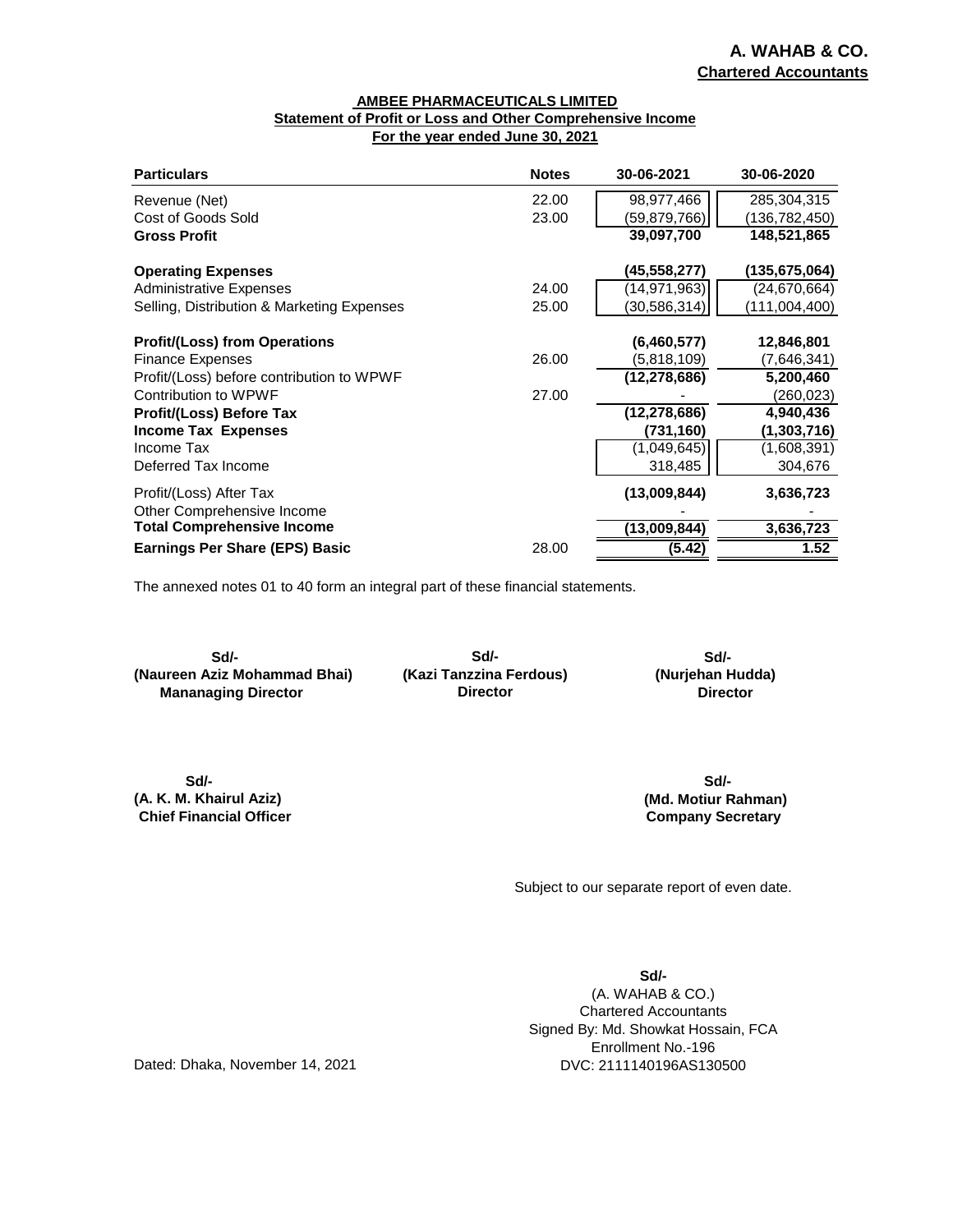### **AMBEE PHARMACEUTICALS LIMITED Statement of Changes in Equity For the year ended June 30, 2021**

| <b>Particulars</b>                                                                                      | <b>Share Capital</b> | <b>Tax Holiday</b><br><b>Reserve</b> | <b>Retained</b><br><b>Earnings</b>     | Total                                  |
|---------------------------------------------------------------------------------------------------------|----------------------|--------------------------------------|----------------------------------------|----------------------------------------|
| Balance as on 01 July 2019<br>Cash Dividend for the year 2019-2020<br>Net Profit for the year after Tax | 24,000,000           | 5,134,154                            | 28,676,075<br>(3,600,000)<br>3,636,723 | 57,810,229<br>(3,600,000)<br>3,636,723 |
| Balance as on 30 June 2020                                                                              | 24,000,000           | 5,134,154                            | 28,712,798                             | 57,846,952                             |
| Balance as on 01 July 2020<br>Cash Dividend for the year 2019-2020                                      | 24,000,000           | 5,134,154                            | 28,712,798<br>3,600,000                | 57,846,952<br>3.600.000                |
| Prior year adjustment Cash Dividend<br>2019-2020                                                        |                      |                                      | (3,600,000)                            | (3,600,000)                            |
| Net Profit/(Loss) for the year after Tax<br>Balance as on 30 June 2021                                  | 24,000,000           | 5,134,154                            | (13,009,844)<br>15,702,953             | (13,009,844)<br>44,837,107             |

The annexed notes 01 to 40 form an integral part of these financial statements.

**Sd/- (Naureen Aziz Mohammad Bhai) Mananaging Director Director** 

**Sd/- (Kazi Tanzzina Ferdous)**

**Director (Nurjehan Hudda) Sd/-**

**Sd/- (A. K. M. Khairul Aziz) Chief Financial Officer** **Company Secretary (Md. Motiur Rahman) Sd/-**

Subject to our separate report of even date.

**Sd/-** (A. WAHAB & CO.) Chartered Accountants Signed By: Md. Showkat Hossain, FCA Enrolment No.-196 DVC: 2111140196AS130500

Dated: Dhaka, November 14, 2021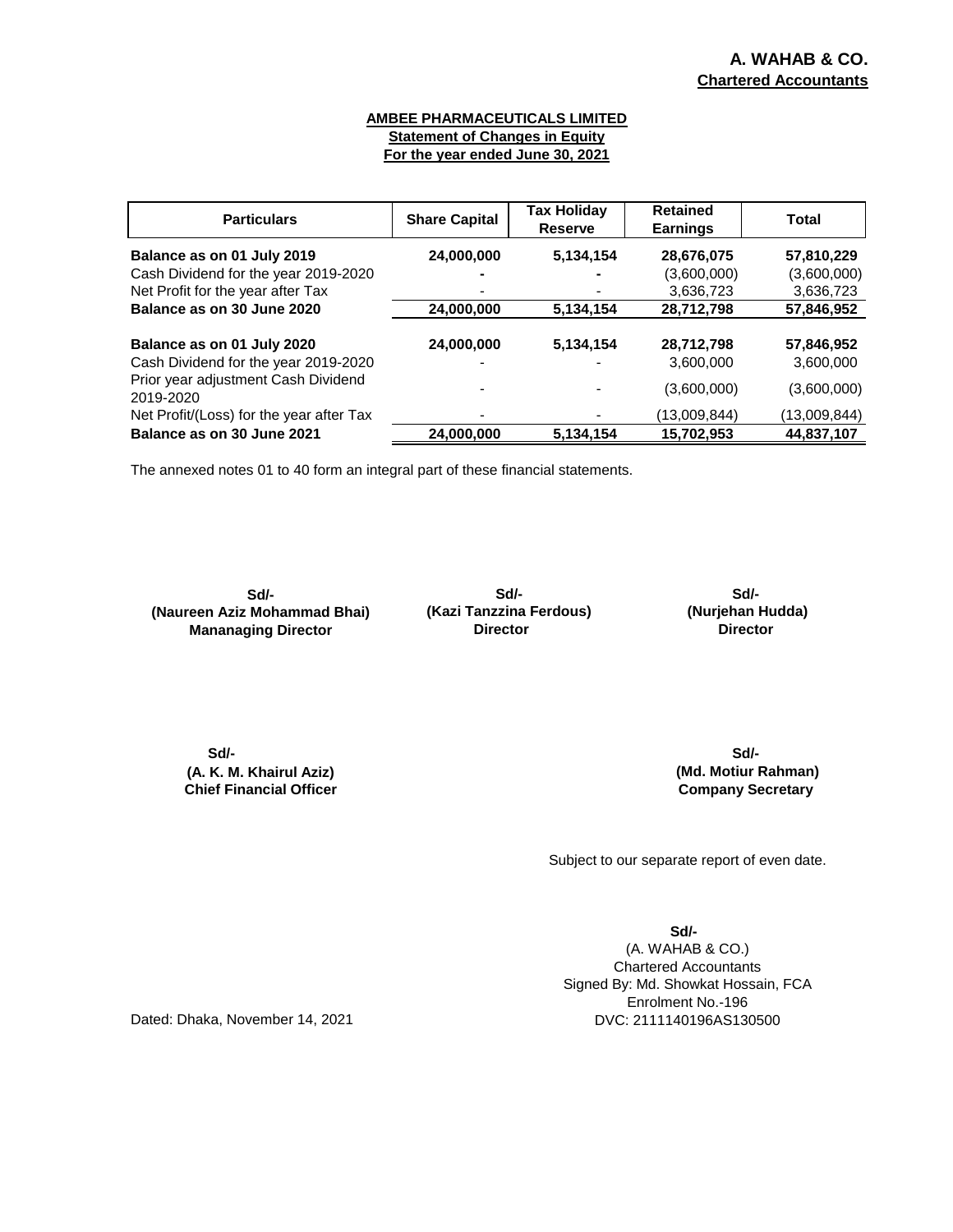### **AMBEE PHARMACEUTICALS LIMITED Statement of Cash Flows For the year ended June 30, 2021**

| <b>Particulars</b>                                                                                                                                                            | <b>Notes</b> | 30-06-2021                                                      | 30-06-2020                                                          |
|-------------------------------------------------------------------------------------------------------------------------------------------------------------------------------|--------------|-----------------------------------------------------------------|---------------------------------------------------------------------|
| A) Cash Flows From Operating Activities:<br>Cash Receipts from Customers & Others<br>Payments for Costs, Expenses & Others<br><b>Cash Generated from Operating Activities</b> |              | 75,897,250<br>(106, 651, 377)<br>(30, 754, 127)                 | 281,210,004<br>(282,298,720)<br>(1,088,716)                         |
| <b>Finance Expenses</b><br>Income Tax Paid<br><b>Net Cash Generated from Operating Activities</b>                                                                             | 30.01        | (5,818,109)<br>31,120,539<br>(5,451,696)                        | (7,646,341)<br>(3, 236, 315)<br>(11, 971, 372)                      |
| <b>B) Cash Flows From Investing Activities:</b><br>Purchase of Property, Plant & Equipment<br>Right-of-Use Asset<br>Net Cash (Used in)/Generated from Investing Activities    |              |                                                                 | (712,000)<br>(3,262,947)<br>(3,974,947)                             |
| C) Cash Flows from Financing Activities:<br>Other Finance<br>Short Term Loan<br>Lease Finance<br>Dividend Paid<br><b>Net Cash Used in Financing Activities</b>                |              | 9,093,937<br>1,528,085<br>(865, 823)<br>(326, 487)<br>9,429,712 | 8,300,000<br>17,211,557<br>(1,065,664)<br>(2,951,759)<br>21,494,134 |
| D) Net Change in Cash and Cash Equivalents (A+B+C)<br>E) Opening Cash and Cash Equivalents<br>F) Closing Cash and Cash Equivalents (D+E)                                      | 10.00        | 3,978,016<br>11,115,834<br>15,093,850                           | 5,547,815<br>5,568,019<br>11,115,834                                |
| <b>Net Operating Cash Flow Per Share</b>                                                                                                                                      | 30.00        | (2.27)                                                          | (4.99)                                                              |

The annexed notes 01 to 40 form an integral part of these financial statements.

**Sd/- (Naureen Aziz Mohammad Bhai) Mananaging Director**

**Sd/- (Kazi Tanzzina Ferdous) Director** 

**(Nurjehan Hudda) Director Sd/-**

**Sd/- (A. K. M. Khairul Aziz) Chief Financial Officer**

**Sd/- (Md. Motiur Rahman) Company Secretary**

Subject to our separate report of even date.

(A. WAHAB & CO.) Chartered Accountants Signed By: Md. Showkat Hossain, FCA Enrolment No.-196 Dated: Dhaka, November 07, 2021 Dated: Dhaka, November 07, 2021 DVC: 2111140196AS130500 **Sd/-**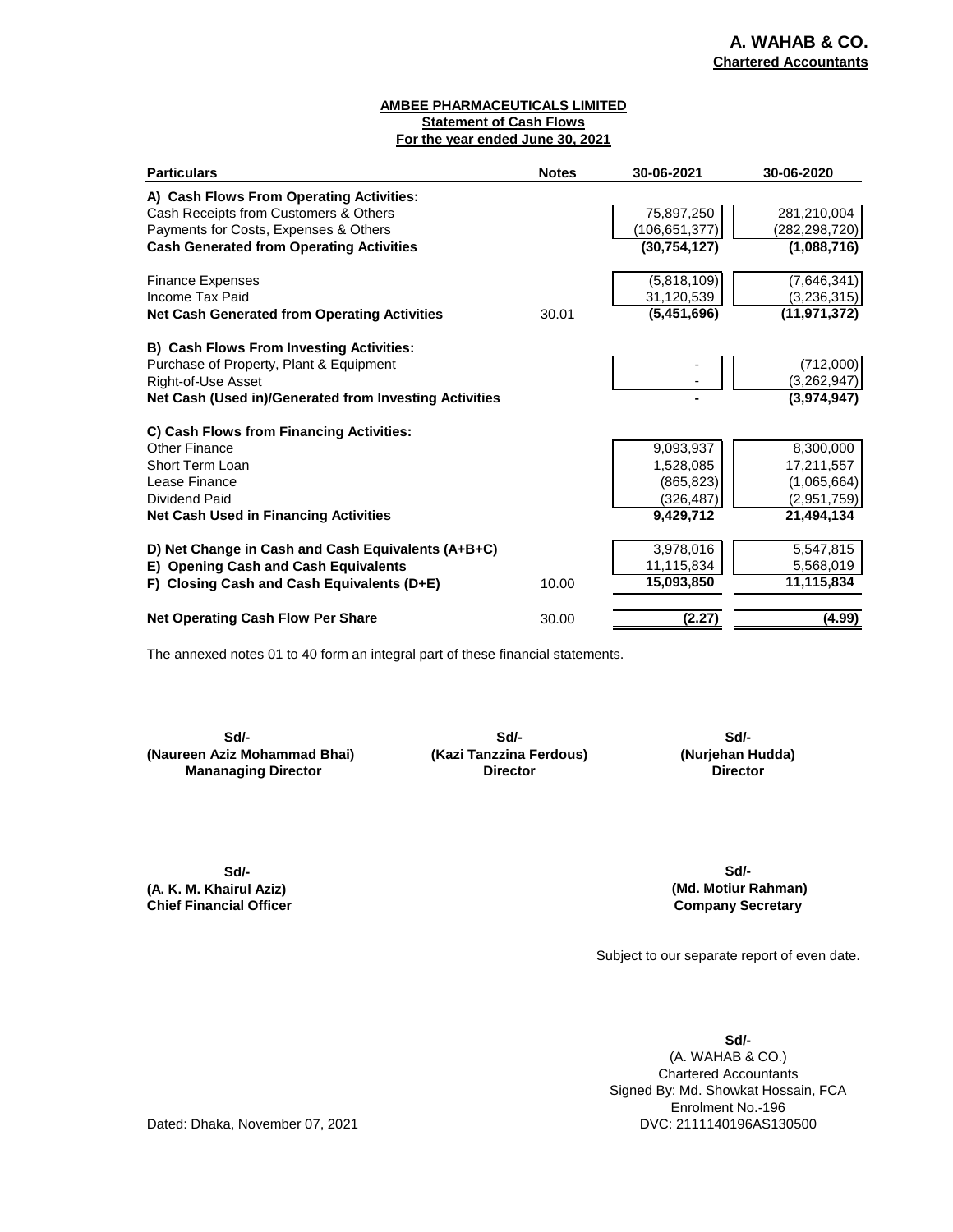### **AMBEE PHARMACEUTICALS LIMITED Notes to the Financial Statements For the year ended June 30, 2021**

### **1.00 Background and Introduction**

### **1.01 Incorporation and Legal Status**

The Ambee Pharmaceuticals Limited was incorporated in Bangladesh as a public company on 4th February, 1976 vide Certificate of Incorporation No. C47.14/132 of 1975-1976. It commenced commercial operation in 1978 and went for public issue of shares in 1986. The shares of the Company are listed in the Dhaka and Chittagong Stock Exchanges of Bangladesh.

The registered office and the manufacturing plant of the company is located at 184/1, Tejgaon I/A, Dhaka – 1208.

### **1.02 Nature of Business**

The nature of business of the company is to manufacture, buy, sell, export, or otherwise deal in all kinds of drugs, medicines, Pharmaceuticals, chemicals, medical or any other preparations and to refine, manipulate or treat all such substances used in pharmaceutical industry and to do all such acts necessery in connection with any business or chemists, druggists, chemical and medicine manufacturers, pharmacists etc.

### **2.00 Basis of Preparation of Financial Statements**

### **2.01 Basis of Measurement**

The financial statements have been prepared on the Historical Cost Convention. The financial statements therefore, do not take into consideration the effect of inflation.

### **2.02 Statement of Compliance**

The Financial Reporting Act, 2015 (FRA) was enacted in 2015. The Financial Reporting Council (FRC) under the FRA has been formed in 2017 but the Financial Reporting Standards (FRS) under this council is yet to be issued for public interest entities such as listed entities. As the FRS is yet to be issued by FRC hence as per the provisions of the FRA (section-69), the financial statements have been prepared in accordance with International Financial Reporting Standards (IFRSs) and the Companies Act, 1994. The title and format of these financial statements follow the requirements of IFRSs which are to some extent different from the requirement of the Companies Act, 1994. However, such differences are not material and in the view of management, IFRS format gives a better presentation to the shareholders.

The Company also complied with the requirements of following laws and regulations from various Government bodies:

- Bangladesh Securities and Exchange Rules, 2020;
- The Income Tax Ordinance, 1984 with subsequent amendments;
- The Income Tax Rules, 1984 with subsequent amendments;
- The Value Added Tax Act, 2012 with subsequent amendments;
- The Value Added Tax Rules, 2012 with subsequent amendments;
- The Labour Law, 2006 with subsequent amendments in 2013; and
- Others as applicable.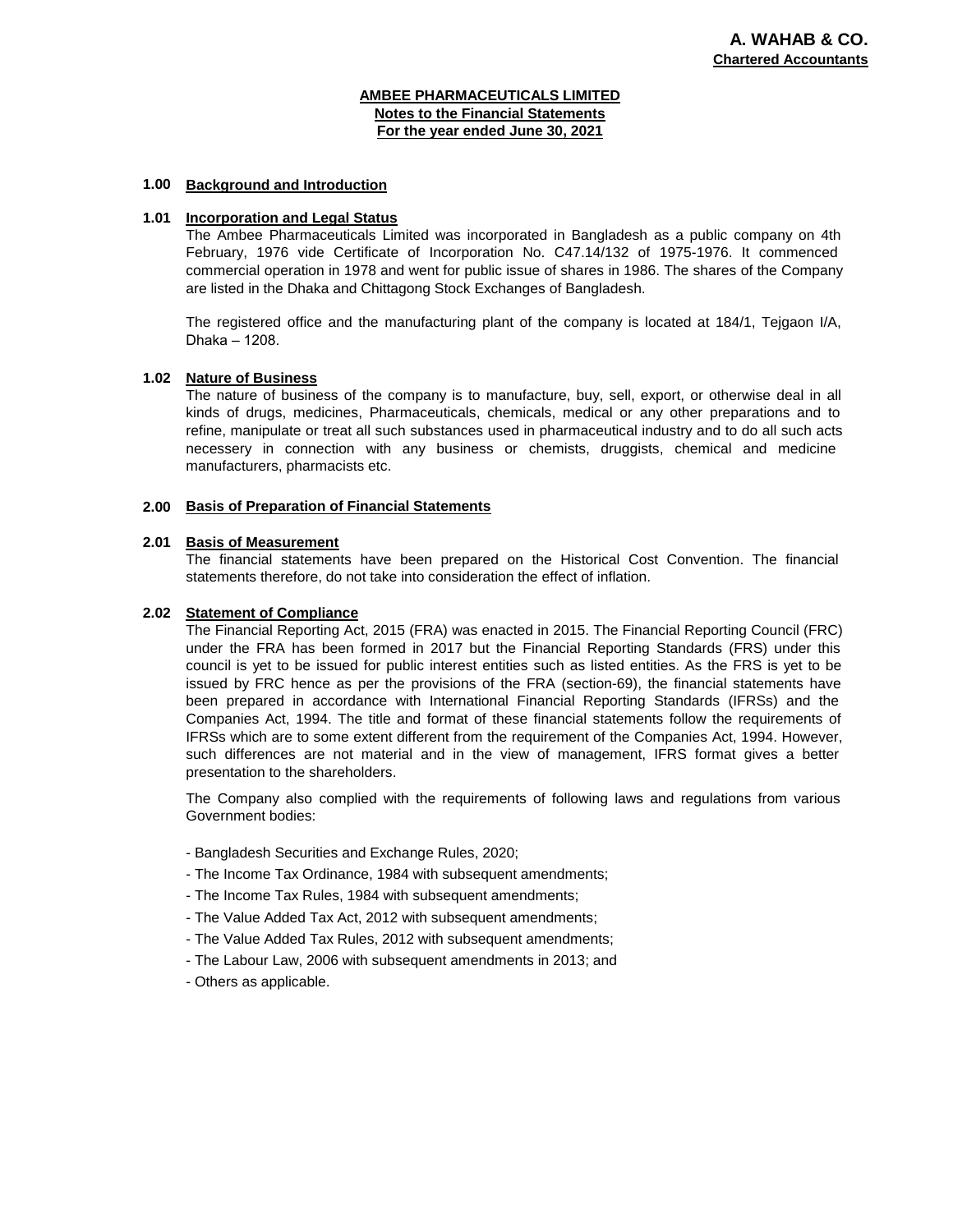|  |  | 2.02.01 Compliance with International Financial Reporting Standards: |
|--|--|----------------------------------------------------------------------|
|  |  |                                                                      |

| <b>IAS</b>        | <b>Title</b>                                                             | <b>Remarks</b> |
|-------------------|--------------------------------------------------------------------------|----------------|
| IAS <sub>1</sub>  | <b>Presentation of Financial Statements</b>                              | Complied       |
| IAS <sub>2</sub>  | Inventory                                                                | Complied       |
| IAS <sub>7</sub>  | <b>Statement of Cash Flows</b>                                           | Complied       |
| IAS <sub>8</sub>  | Accounting Policies, Changes in Accounting Estimates and Errors          | Complied       |
| <b>IAS 10</b>     | Events after the Reporting Period                                        | Complied       |
| <b>IAS 12</b>     | <b>Income Taxes</b>                                                      | Complied       |
| <b>IAS 16</b>     | Property, Plant and Equipment                                            | Complied       |
| <b>IAS 17</b>     | Leases                                                                   | Complied       |
| <b>IAS 19</b>     | <b>Employee Benefits</b>                                                 | Complied       |
| <b>IAS 20</b>     | Accounting for Government Grants and Disclosure of Government Assistance | N/A            |
| <b>IAS 21</b>     | The Effects of Changes in Foreign Exchange Rates                         | N/A            |
| <b>IAS 23</b>     | <b>Borrowing Costs</b>                                                   | Complied       |
| <b>IAS 24</b>     | <b>Related Party Disclosures</b>                                         | Complied       |
| <b>IAS 26</b>     | Accounting and Reporting by Retirement Benefit Plans                     | N/A            |
| <b>IAS 27</b>     | Separate Financial Statements                                            | N/A            |
| <b>IAS 28</b>     | Investments in Associates and Joint Ventures                             | N/A            |
| <b>IAS 31</b>     | Interests in Joint Ventures                                              | N/A            |
| <b>IAS 32</b>     | <b>IFinancial Instruments: Presentation</b>                              | Complied       |
| <b>IAS 33</b>     | Earnings per Share                                                       | Complied       |
| <b>IAS 34</b>     | Interim Financial Reporting                                              | Complied       |
| <b>IAS 36</b>     | Impairment of Assets                                                     | Complied       |
| <b>IAS 37</b>     | Provisions, Contingent Liabilities and Contingent Assets                 | Complied       |
| <b>IAS 38</b>     | Intangible Assets                                                        | Complied       |
| <b>IAS 39</b>     | Financial Instruments: Recognition and Measurement                       | Complied       |
| <b>IAS 40</b>     | <b>Investment Property</b>                                               | N/A            |
| <b>IAS 41</b>     | Agriculture                                                              | N/A            |
| IFRS <sub>1</sub> | <b>First Time Adoption</b>                                               | N/A            |
| IFRS <sub>2</sub> | Share Based Payment                                                      | N/A            |
| IFRS <sub>3</sub> | <b>Business Combinations</b>                                             | N/A            |
| IFRS <sub>4</sub> | <b>Insurance Contracts</b>                                               | N/A            |
| IFRS <sub>5</sub> | Non-Current Assets Held for Sale and Discontinued Operations             | N/A            |
| IFRS <sub>6</sub> | Exploration for and Evaluation of Mineral Resources                      | N/A            |
| <b>IFRS 7</b>     | lFinancial Instruments : Disclosures                                     | Complied       |
| IFRS8             | <b>Operating Segments</b>                                                | N/A            |
|                   | IFRS 10 Consolidated Financial Statements                                | N/A            |
|                   | <b>IFRS 11 Joint Arrangements</b>                                        | N/A            |
|                   | IFRS 12 Disclosure of Interests in Other Entities                        | Complied       |
|                   | IFRS 13 Fair Value Measurement                                           | Complied       |
|                   | IFRS 14 Regulatory Deferral Accounts                                     | N/A            |
|                   | IFRS 15 Revenue from contracts with customers                            | Complied       |
| IFRS 16 Leases    |                                                                          | Complied       |

### **2.03 Reporting Period**

The financial statements cover for the period of 12 months from July 01, 2020 to June 30, 2021.

### **2.04 Functional and Presentation Currency**

The financial statements are prepared and presented in Bangladesh Currency (Taka), which is the Company's functional currency. Figures have been rounded off to the nearest Taka except where indicated otherwise.

### **2.05 Comparative Information**

Comparative information has been disclosed for all numerical information in the financial statements and also the narrative and descriptive information where it is relevant for understanding of the current period's financial statements.

Comparative information has been rearranged, wherever considered necessary, to ensure better presentation and comparability with the current year.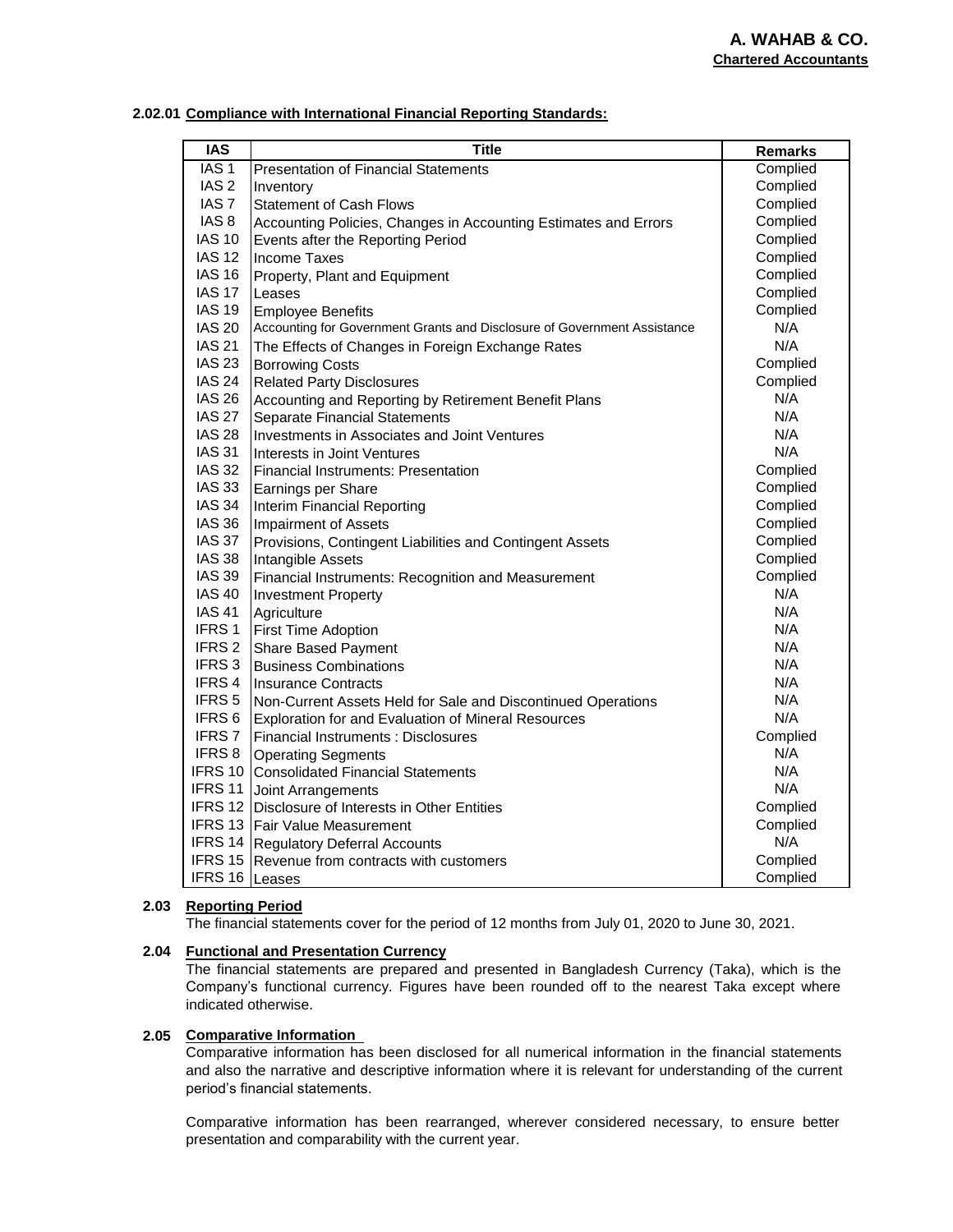### **2.06 Use of Estimates and Judgments**

The preparation of financial statements in conformity with International Financial Reporting Standards (IFRSs) including International Accounting Standards (IASs) require management to make judgments, estimates and assumptions that affect the application of accounting policies and the reported amounts of assets, liabilities, income and expenses, and for contingent assets and liabilities that require disclosure, during and at the date of the financial statements.

Actual results may differ from these estimates. Estimates and underlying assumptions are reviewed on an ongoing basis. Any revision of accounting estimates is recognized in the period in which the estimate is revised and in any future periods affected.

In particular, the key areas of estimation, uncertainty and critical judgments in applying accounting policies that have the most significant effect on the amounts recognized in the financial statements include depreciation, inventory valuation, current and deferred taxes, accrued expenses and other payables.

### **3.00 Significant Accounting Policies**

The Company has consistently applied the following accounting policies to all periods presented in these financial statements.

### **3.01 Property, Plant and Equipment**

### **3.1.1 Recognition and Measurement**

Items of Property, Plant and Equipment excluding land are measured at cost less accumulated depreciation in compliance with the requirements of IAS 16: "Property, Plant and Equipment".

The cost of acquisition of an asset comprises of its purchase price and directly attributable cost of bringing the asset to its working condition for its intended use inclusive of inward freight, duties and non-refundable taxes.

### **3.1.2 Maintenance Activities**

The Company incurs maintenance costs for all its major items of Property, Plant and Equipment. Repair and maintenance costs are charged as expenses when incurred. In the situation where it can be clearly demonstrated that the expenditure has resulted in an increase in the future economic benefit expected to be obtained from the use of the fixed assets, the expenditure is capitalized as an additional cost of the assets.

### **3.1.3 Depreciation**

Land is held on freehold basis and is not depreciated considering the infinite life. In respect of all other PPE, depreciation is charged using Reducing Balance Method. Full month depreciation is charged on assets from when the assets are available for use, while no depreciation is charged in the month of disposal. The Company reviews the non-current assets' useful life every year and there is no change in the estimated useful life.

The depreciation rates for the current and the previous year are as follows:

| <b>Depreciation Rate</b> | <b>Depreciation Rate</b> |
|--------------------------|--------------------------|
| 30-06-2021               | 30-06-2020               |
| 2.50%                    | 2.50%                    |
| 7.00%                    | 7.00%                    |
| 15.00%                   | 15.00%                   |
| 15.00%                   | 15.00%                   |
| 15.00%                   | 15.00%                   |
| 10.00%                   | 10.00%                   |
| 10.00%                   | 10.00%                   |
| 15.00%                   | 15.00%                   |
| 10.00%                   | 10.00%                   |
| 20.00%                   | 20.00%                   |
| 20.00%                   | 20.00%                   |
| 10.00%                   | 10.00%                   |
| 15.00%                   | 15.00%                   |
| 20.00%                   | 20.00%                   |
|                          |                          |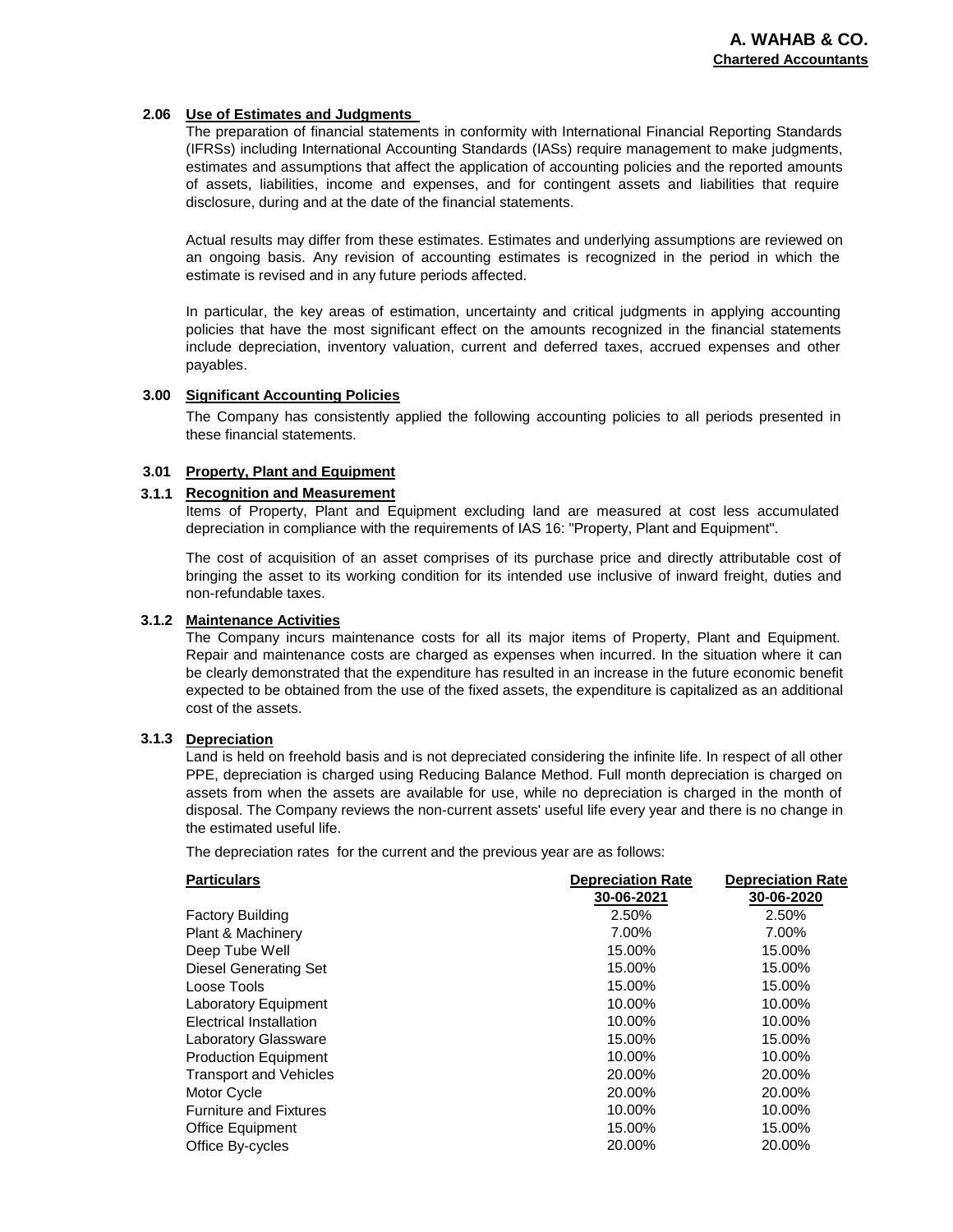Books

### **3.1.4 Retirements and Disposals**

15.00%

15.00%

On disposal of PPE, the cost and accumulated depreciation are eliminated and gain or loss on such disposal is reflected in the statement of profit or loss and other comprehensive income, which is determined with reference to the net book value of the assets and net sale proceeds or realized

### **3.1.5 Impairment**

The Company assesses at each reporting date whether there is any indication that an asset may be impaired. If any such indication exists, the Company estimates the recoverable amount of the asset and impairment loss is recognized in the statement of profit or loss and other comprehensive income. There is no impairment loss during the year under review.

### **3.1.6 Capital Work-in-Progress**

The non-current assets which are not ready for use at the year end, are shown as capital work-inprogress and subsequently those assets would have to be transferred to property, plant and equipment when all the necessary works are completed.

### **3.02 Right of Use Asset (ROU)**

All leasing arrangements except those having less than 12 months of useful life and underlying asset values of less than Taka 425,000 when new, have been capitalized as "right-of-use" asset with a corresponding financial liability on the financial position.

Leased assets are capitalized from the start date of the lease agreement at the present value of the future lease payments, based on the rate of interest entered in the asset master data. Low value (<Taka 425,000) and short term leases (<12months) have been excluded from the recognition requirements and charged to statement of profit or loss as rental costs. Lease reassessment and lease modification to increase/decrease the value of an asset depending on a change in scope of lease agreement can be made if necessary.

The asset is written off on a straight-line basis over the tenure of the lease agreements. Hence, the useful life of any lease assets depends on the periods the assets can be used. The useful life of such assets are dependent on individual agreement and can vary from one agreement to another.

### **3.03 Borrowing Cost**

Borrowing costs are recognized as expenses in the period in which they are incurred unless capitalization of such is allowed under IAS 23: "Borrowing Costs".

### **3.04 Accounts Receivable and Others**

Accounts receivable are initially recognized at invoice amounts which is the fair value of the consideration given in return.

Provisions for doubtful debts are made where there is evidence of a risk of non-payment, taking into account aging, previous experience as well as general economic conditions and ultimately the prospects of realisability.

### **3.05 Inventories**

Inventories are carried at the lower of cost and net realizable value as prescribed by IAS 2: "Inventories". Cost is determined on a weighted average cost basis. Net realizable value of the finished goods is determined at selling price in the ordinary course of business less costs to sell, while raw and packing materials as well as accessories and components are valued at cost including expenses incurred for acquiring the inventories.

### **3.06 Provisions**

A provision is recognized in the financial statements when the Company has a legal or constructive obligation as a result of a past event, it is probable that an outflow of economic benefits will be required to settle the obligation and a reliable estimate can be made of the amount of the obligation. Provision is ordinarily measured at the best estimate of the amount to be required to settle the present obligation at the date of statement of financial position.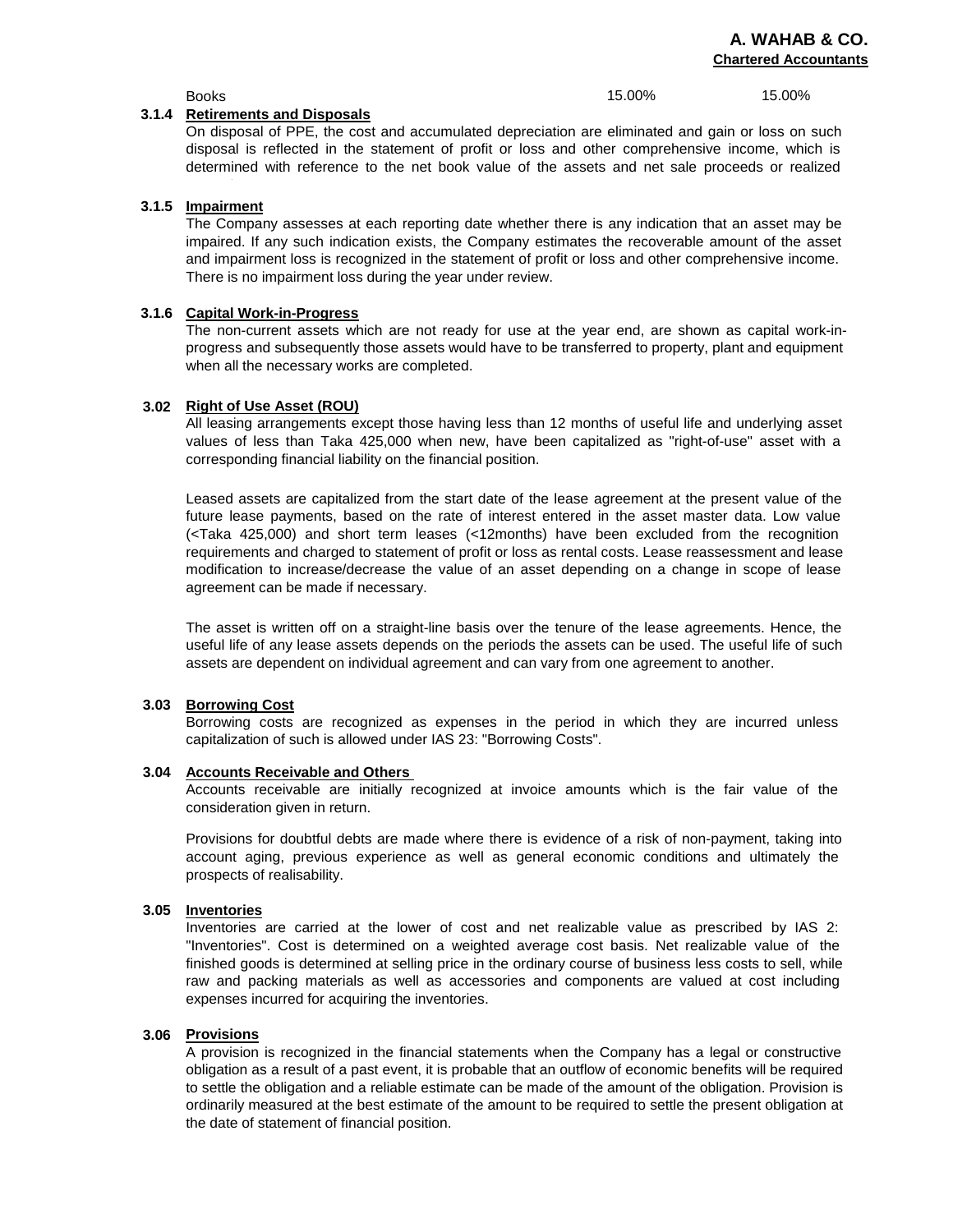### **3.07 Employee Benefits**

The Company operates a defined contributory provident fund and gratuity plans for its eligible permanent employees. The eligibility is determined according to the terms and conditions set forth in respective deeds. The details of employee benefits are as under:

### **(a) Provident Fund (Defined Contribution**

The Company has a recognized provident fund scheme (Defined Contribution Plan) for employees of the Company eligible to be members of the fund in accordance with the rules of the provident fund constituted under an irrevocable trust. All permanent employees contribute a certain percentage of their basic salary to the provident fund and the Company also makes equal contribution.

The Company recognizes contribution to defined contribution plan as an expense when an employee has rendered services against such contribution. The legal and constructive obligation is limited to the amount it agrees to contribute to the fund.

### **(b) Contribution to Workers' Participation and Welfare Fund**

This represents 5% of net profit before tax contributed by the Company as per provisions of the Labour Law, 2006 with subsequent amendments and is transferred to Ambee Pharmaceuticals Limited Workers' Participation and Welfare Fund. The trustee of the fund manages the distribution of the WPWF according to the guidelines of the Labour Law, 2006 with subsequent amendments.

### **3.08 Revenue Recognition**

The Company recognizes as revenue the amount that reflects the consideration to which the Company expects to be entitled to receive in exchange for goods or services when (or as) it transfers control to the customer. To achieve that core principle, this standard (IFRS 15) establishes a five-step model as follows:

- Identify the contract with a customer;
- Identify the performance obligations in the contract;
- Determine the transaction price;
- Allocate the transaction price to the performance obligations in the contract; and
- Recognize revenue when (or as) the entity satisfies a performance obligation.

Considering the five steps model, the Company recognizes revenue when (or as) the Company satisfies a performance obligation by transferring a promised goods to a customer. Goods are considered as transfer when (or as) the customer obtains control of that goods. Revenue from sale of goods is measured at the fair value of the consideration received or receivable net off returns and allowances, trade discounts, rebates and Value Added Tax (VAT).

### **3.09 Leases**

The Company assesses at contract inception whether a contract is, or contains, a lease. That is, if the contract conveys the right to control the use of an identified asset for a period in exchange for consideration.

### **Company as a Lessee**

The Company applies a single recognition and measurement approach for all leases, except for shortterm leases and leases of low-value assets. The Company recognizes lease liabilities to make lease payments and right-of-use assets representing the right to use the underlying assets.

### **i) Right of Use Assets (ROU)**

The Company recognizes right-of-use assets at the commencement date of the lease (i.e., the date the underlying asset is available for use). Right-of-use assets are measured at cost, less any accumulated depreciation and impairment losses, and adjusted for any measurement of lease liabilities. The cost of right-of-use assets includes the amount of lease liabilities recognised and lease payments made at or before the commencement date.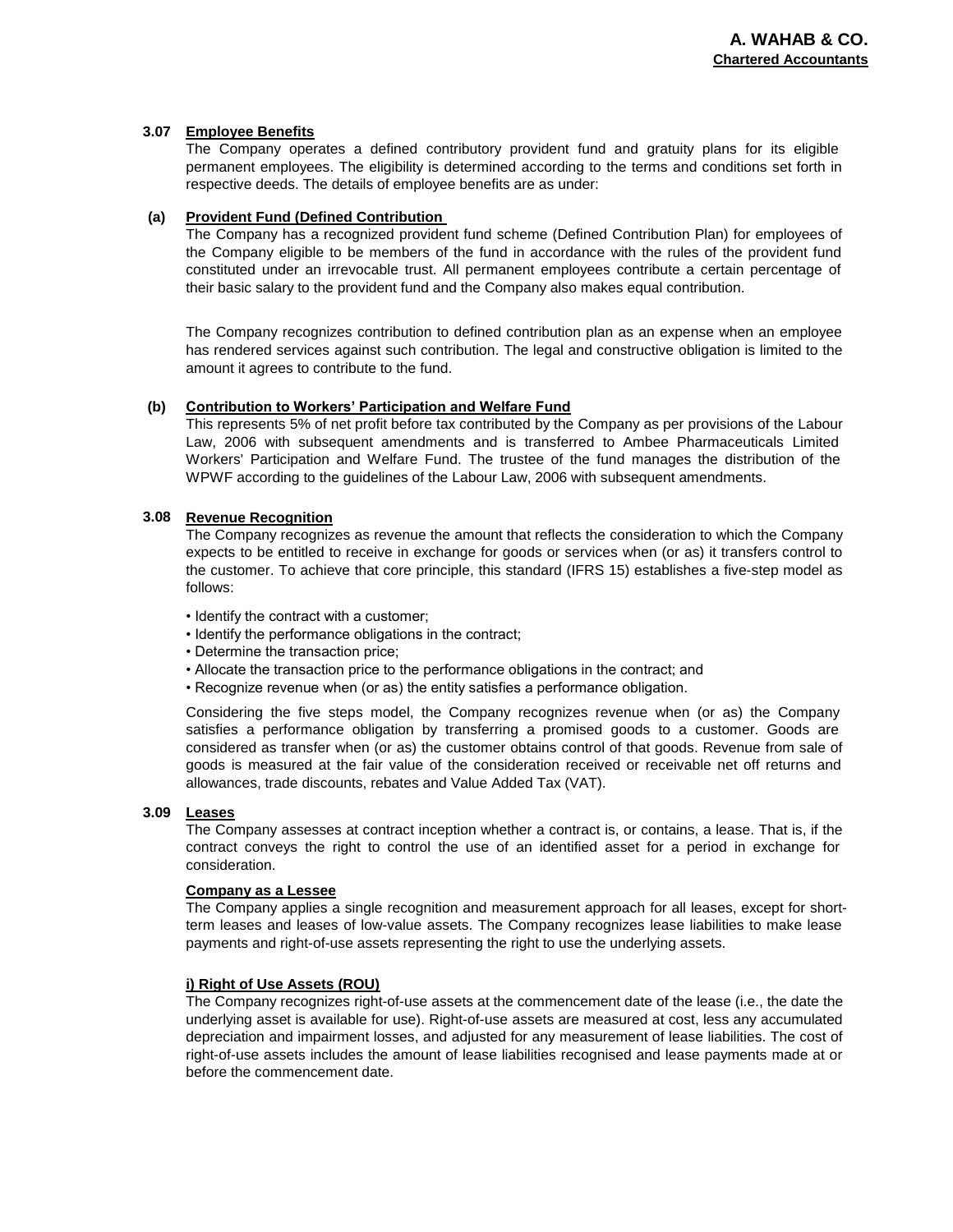### **ii) Lease Liabilities**

At the commencement date of the lease, the Company recognises lease liabilities measured at the present value of lease payments to be made over the lease term. In calculating the present value of lease payments, the Company uses its incremental borrowing rate at the lease commencement date because the interest rate implicit in the lease is not readily determinable. After the commencement date, the amount of lease liabilities is increased to reflect the accretion of interest and reduced for the lease payments made. In addition, the carrying amount of lease liabilities is remeasured if there is a modification, a change in the lease term, a change in the lease payments or a change in the assessment of an option to purchase the underlying asset.

### **iii) Short-Term Leases and Leases of Low-Value Assets**

The Company does not apply the recognition and measurement requirements of IFRS 16 to short-term leases (leases of less than 12 months maximum duration). It also does not apply the recognition and measurement requirements of IFRS 16 to leases for which the underlying assets are low value (i.e. less than Taka 425,000 when new). Lease payments on short-term leases and leases of low-value assets are recognised as expense on a straight-line basis over the lease term.

### **3.10 Income Tax Expense**

### **(a) Current Tax**

Income tax expense for current year is recognised on the basis of Company's computation based on the best estimated assessable profit for the year at the applicable tax rate pursuant to provisions of Income Tax Ordinance, 1984. The tax rates for the period is applied based on the enacted tax rates in the relevant Finance Acts.

### **(b) Deferred Tax**

Deferred tax is provided on temporary differences arising between the tax base of assets and liabilities and their carrying amounts in the financial statements in accordance with the provisions of IAS 12: "Income Taxes". Current ruling tax rate is used in the determination of deferred tax.

### **3.11 Earnings Per Share (EPS)**

This has been calculated in compliance with the requirements of IAS 33: "Earnings per share". Earnings per share equals the basic earnings divided by the weighted average number of ordinary shares outstanding during the period.

### **3.12 Foreign Currency Transactions**

Foreign currency transactions are recorded at the applicable rates of exchange ruling at the transaction date.

The monetary assets and liabilities, denominated in foreign currencies at the financial position date are translated at the applicable rates of exchange ruling at that date. Exchange differences are treated as revenue/expense in compliance with the provisions of IAS 21: "The Effects of Changes in Foreign Exchange Rates".

### **3.13 Statement of Cash Flows**

The statement of cash flows has been prepared in accordance with the requirements of IAS 7: "Statement of Cash Flows". The cash generated from operating activities has been reported using the direct method as prescribed by the Securities and Exchange Rules, 1987 and following the benchmark treatment of IAS 7, whereby major classes of gross cash receipts and gross cash payments from operating activities are disclosed.

In accordance with the gazette notification dated 08 August 2018 from Bangladesh Securities and Exchange Commission, an additional disclosure on reconciliation of net cash flows from operating activities making adjustments for non-cash items, non-operating and net changes in operating accruals has been provided in note 30.01.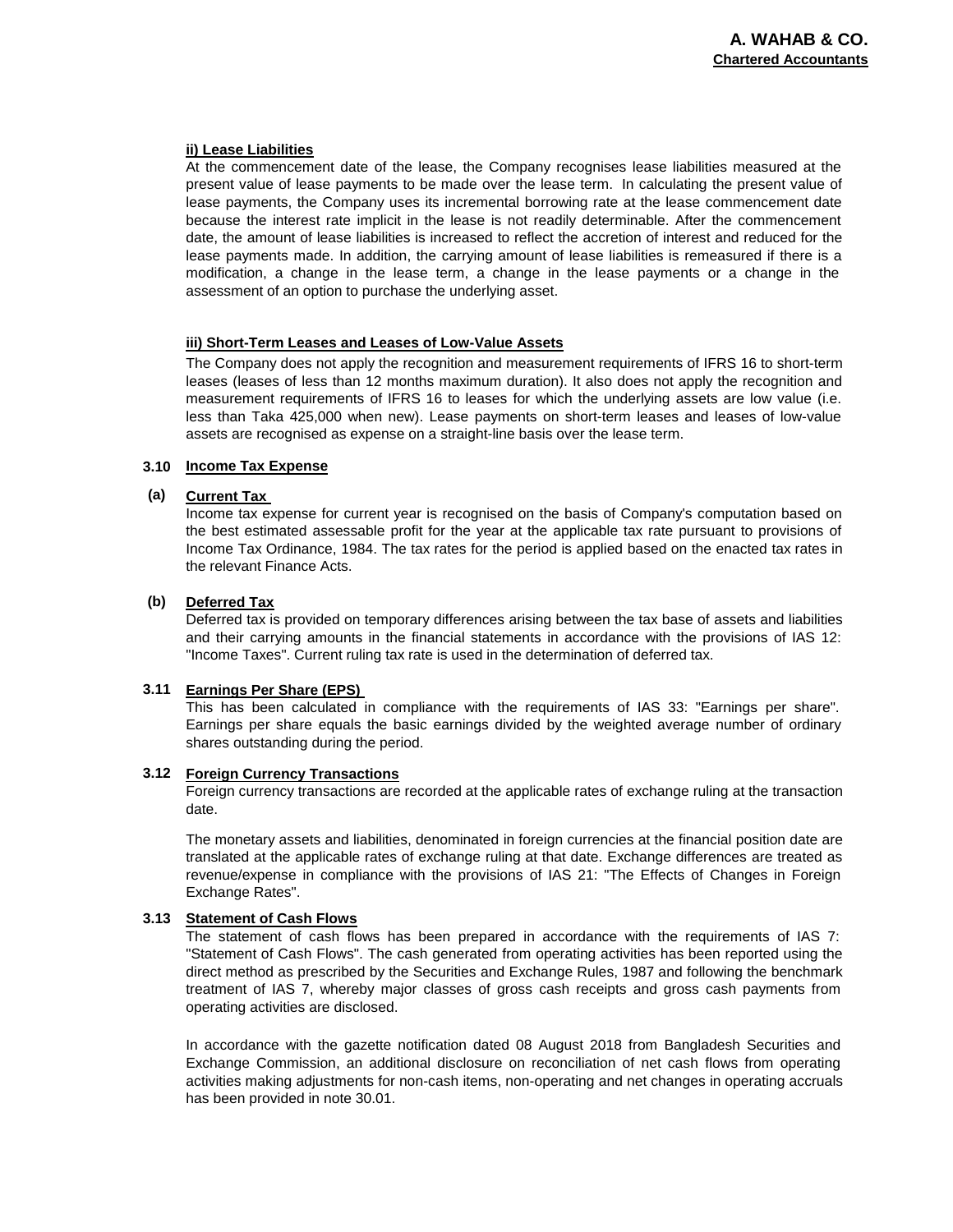**4.00 Property, Plant & Equipment:**

This is made-up as follows-

|              | <b>Particulars</b>                                                                                                                                                                                              | 30-06-2021              | 30-06-2020              |
|--------------|-----------------------------------------------------------------------------------------------------------------------------------------------------------------------------------------------------------------|-------------------------|-------------------------|
|              | A) Cost:                                                                                                                                                                                                        | 228,332,209             | 228,332,209             |
|              | <b>Opening Balance</b>                                                                                                                                                                                          | 228,332,209             | 227,620,209             |
|              | Add: Charge during the year                                                                                                                                                                                     |                         | 712,000                 |
|              | Less: Adjustment during the year                                                                                                                                                                                |                         |                         |
|              | <b>B) Accumulated Depreciation:</b>                                                                                                                                                                             | 130,721,881             | 125,111,523             |
|              | <b>Opening Balance</b>                                                                                                                                                                                          | 125, 111, 523           | 118,489,370             |
|              | Add: Charge during the year                                                                                                                                                                                     | 5,610,358               | 6,622,153               |
|              | Less: Adjustment during the year                                                                                                                                                                                |                         |                         |
|              | <b>Written Down Value</b>                                                                                                                                                                                       | 97,610,328              | 103,220,686             |
|              | Details of Property Plant & Equipments are shown in Annexure-A.                                                                                                                                                 |                         |                         |
| 5.00         | <b>Right of Use Asset (ROU), Net</b>                                                                                                                                                                            |                         |                         |
|              | This is made-up as follows-                                                                                                                                                                                     |                         |                         |
|              | <b>Particulars</b>                                                                                                                                                                                              | 30-06-2021              | 30-06-2020              |
|              | Opening Balance                                                                                                                                                                                                 | 3,262,947               | 4,571,387               |
|              | Add: Addition during the year                                                                                                                                                                                   |                         |                         |
|              |                                                                                                                                                                                                                 | 3,262,947               | 4,571,387               |
|              | Less: Depreciation charged during the year                                                                                                                                                                      | 1,308,440               | 1,308,440               |
|              | <b>Closing Balance</b>                                                                                                                                                                                          | 1,954,507               | 3,262,947               |
| 6.00         | <b>Inventories</b>                                                                                                                                                                                              |                         |                         |
|              | This is made-up as follows-                                                                                                                                                                                     |                         |                         |
|              | <b>Particulars</b>                                                                                                                                                                                              | 30-06-2021              | 30-06-2020              |
|              | Raw materials                                                                                                                                                                                                   | 19,976,650              | 58,842,258              |
|              | Packing materials                                                                                                                                                                                               | 27,987,893              | 30,838,162              |
|              | Promotional materials                                                                                                                                                                                           | 880,630                 | 756,542                 |
|              | Work-in-process                                                                                                                                                                                                 | 2,245,635               | 4,777,545               |
|              | Finished goods                                                                                                                                                                                                  | 77,797,903              | 64,768,000              |
|              | Materials-in-transit                                                                                                                                                                                            |                         | 272,000                 |
|              | <b>Closing Balance</b>                                                                                                                                                                                          | 128,888,711             | 160,254,507             |
|              |                                                                                                                                                                                                                 |                         |                         |
| 7.00<br>7.01 | <b>Accounts Receivables and Others</b><br>The details given as follows:                                                                                                                                         |                         |                         |
|              |                                                                                                                                                                                                                 |                         |                         |
|              | <b>Particulars</b>                                                                                                                                                                                              | 30-06-2021              | 30-06-2020              |
|              | Opening Balance                                                                                                                                                                                                 | 42,852,308              | 16,814,663              |
|              | Add: Addition during the year                                                                                                                                                                                   | 49,375,632              | 26,037,645              |
|              |                                                                                                                                                                                                                 | 92,227,940              | 42,852,308              |
|              | Less: Received during the year                                                                                                                                                                                  |                         |                         |
|              | <b>Closing Balance</b>                                                                                                                                                                                          | 92,227,940              | 42,852,308              |
| 7.02         | This is made-up as follows-                                                                                                                                                                                     |                         |                         |
|              | <b>Particulars</b>                                                                                                                                                                                              | 30-06-2021              | 30-06-2020              |
|              | Above Six months                                                                                                                                                                                                | 42,852,308              | 32,568,770              |
|              | <b>Below Six months</b>                                                                                                                                                                                         | 49,375,632              | 36,578,954              |
|              | Total:                                                                                                                                                                                                          | 92,227,940              | 69,147,724              |
| 7.03<br>8.00 | Accounts receivable is considered good in terms of security and previous collection history. Party wise balance of receivable<br>was not available.<br><b>Advance Income Tax</b><br>This is made-up as follows- |                         |                         |
|              | <b>Particulars</b>                                                                                                                                                                                              | 30-06-2021              | 30-06-2020              |
|              |                                                                                                                                                                                                                 |                         |                         |
|              | <b>Opening Balance</b><br>Add: Addition during the year                                                                                                                                                         | 47,594,323<br>1,049,645 | 78,714,862<br>2,334,148 |
|              |                                                                                                                                                                                                                 | 48,643,968              | 81,049,010              |
|              |                                                                                                                                                                                                                 |                         |                         |
|              | Less: Adjustment during the year                                                                                                                                                                                |                         | 33,454,687              |

**Closing Balance** 48,643,968 47,594,323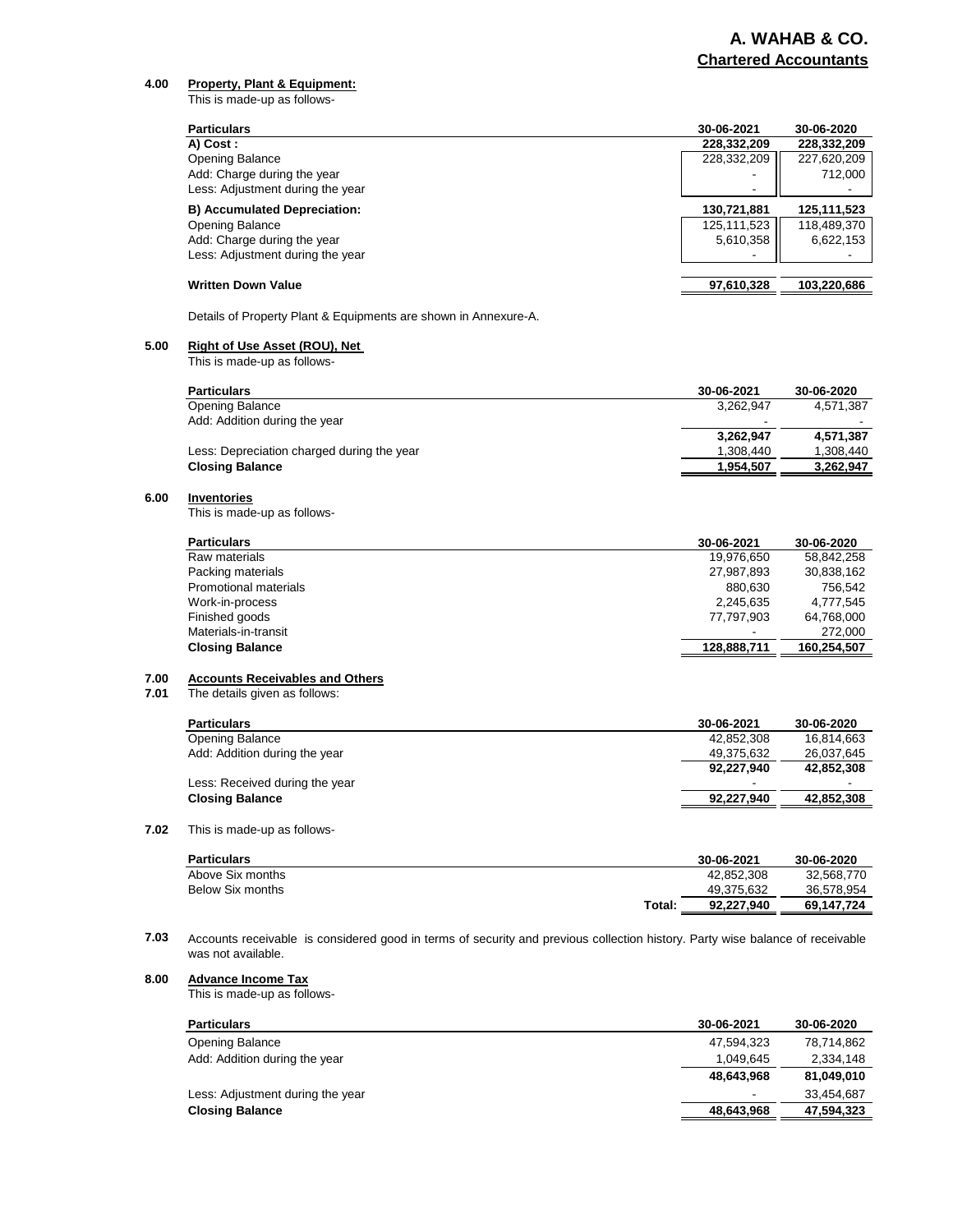### **9.00 Advances, Deposits and Prepayments**

### This is made-up as follows-

| <b>Particulars</b>                    | 30-06-2021 | 30-06-2020 |
|---------------------------------------|------------|------------|
| <b>Advances</b>                       | 35,663,001 | 31,845,506 |
| Advances to Staff                     | 1,616,603  | 1,542,581  |
| Advance Rent                          | 118.000    | 118,000    |
| <b>Against Purchases and Expenses</b> | 13,056,322 | 9,756,354  |
| <b>Bengal Steel Works Limited</b>     | 20,774,090 | 20,330,585 |
| Ambee Films Limited                   | 97,986     | 97,986     |
| <b>Deposits</b>                       | 1,312,180  | 1,584,180  |
| L/C Margin                            |            | 272,000    |
| Guarantee Margin                      | 20.715     | 20,715     |
| <b>Other Deposits</b>                 | 1,291,465  | 1,291,465  |
|                                       |            |            |
| <b>Prepayments</b>                    | 25,000     | 25,000     |
| <b>WASA</b>                           | 25,000     | 25,000     |
| Total:                                | 37,000,181 | 33,454,687 |

### **10.00 Cash and Cash Equivalents**

This is made-up as follows-

| <b>Particulars</b>    | <b>Notes</b> | 30-06-2021 | 30-06-2020 |
|-----------------------|--------------|------------|------------|
| Cash in Hand          | 10.01        | 12.796.385 | 10.273.942 |
| Cash at Bank          | 10.02        | 2.215.950  | 760.377    |
| In-Operative Accounts | 10.03        | 81.515     | 81.515     |
| Total:                |              | 15.093.850 | 11.115.834 |

### **10.01 Cash in Hand:**

This is made-up as follows-

| <b>Particulars</b> | 30-06-2021 | 30-06-2020 |
|--------------------|------------|------------|
| <b>Head Office</b> | 13,548     | 17,856     |
| Factory            | 4.357      | 1,165      |
| <b>DASC</b>        | 300,925    | 645,682    |
| <b>DBSC</b>        | 577,417    | 385,756    |
| <b>MNSC</b>        | 1,133,656  | 853,652    |
| <b>BGSC</b>        | 1,356,883  | 1,056,850  |
| <b>RJSC</b>        | 1,288,752  | 888,752    |
| <b>RNSC</b>        | 1.328.722  | 928,705    |
| <b>BLSC</b>        | 1,489,523  | 1,088,520  |
| <b>KLSC</b>        | 1.174.076  | 914.526    |
| <b>CMSC</b>        | 1,455,360  | 858,632    |
| CGSC               | 1,214,903  | 1,289,264  |
| <b>SLSC</b>        | 1,458,263  | 1,344,582  |
| Total:             | 12,796,385 | 10,273,942 |

### **10.02 Cash at Bank:**

This is made up as follows:

| Name of Bank                                                            | 30-06-2021 | 30-06-2020 |
|-------------------------------------------------------------------------|------------|------------|
| Easteran Bank Ltd., Gulshan Branch Dhaka, A/C # 104-107-0000-139        | 31,602     |            |
| Easteran Bank Ltd., Gulshan Branch Dhaka, A/C # 104-107-0004854         | 5.819      |            |
| Sonali Bank Ltd., Gulshan Branch Dhaka, A/C # 33004754                  | 213.504    |            |
| Sonali Bank Ltd., Gulshan New North Circle Branch, A/C # 011633002105   | 49.732     | 460.077    |
| Agrani Bank Ltd, Amin Court Branch, CD A/C # 0004263                    | 58.950     |            |
| Agrani Bank Ltd, Amin Court Branch, Dividend A/C # 0001724              | 89.457     |            |
| Unitied Commercial Bank Ltd., CD A/C # 0951101000002665                 | 237.979    |            |
| Unitied Commercial Bank Ltd., Tejgaon Branch, CD A/C # 1041101000000972 | 64.587     |            |
| Unitied Commercial Bank Ltd., Tejgaon Branch, CD A/C # 1041101000001319 | 1.464.320  |            |
| Others Bank                                                             |            | 300.300    |
| Total:                                                                  | 2,215,950  | 760,377    |

The above balance have been confirmed and reconciled with the respective bank statement balances.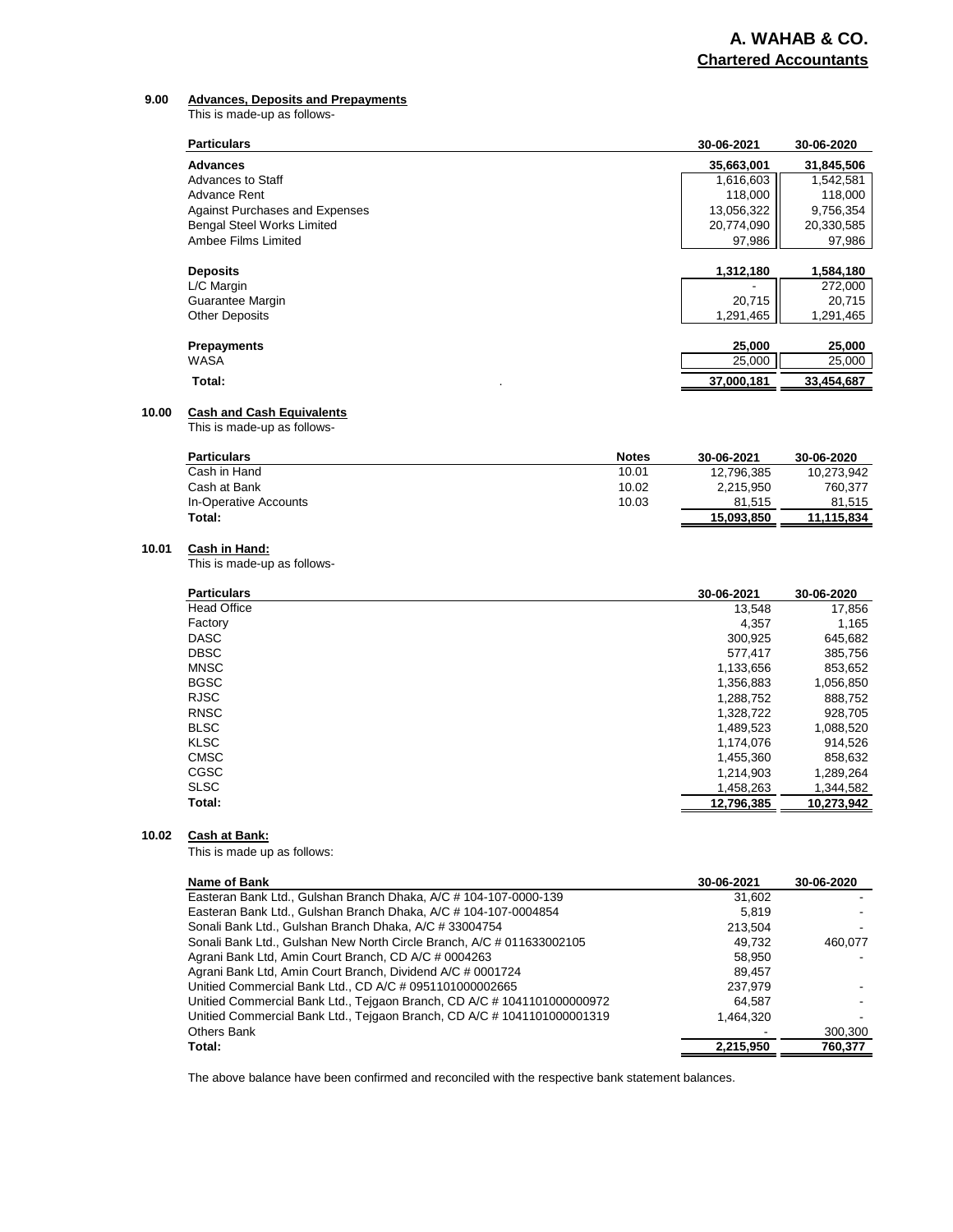### **10.03 In-Operative Accounts:**

This is made up as follows:

|                | Name of Bank                                                                              | 30-06-2021 | 30-06-2020 |
|----------------|-------------------------------------------------------------------------------------------|------------|------------|
|                | Agrani Bank Ltd. Press Br. Club Acc-892-4                                                 | 321        | 321        |
|                | Agrani Bank Ltd. Chatteswari Road Br. Acc-1840                                            | 397        | 397        |
|                | Agrani Bank Ltd. Cumilla Br. CA Acc-52982                                                 | 99         | 99         |
|                | Shamil Bank of bahrain E.C Acc-301-2015633-001                                            | 24,100     | 24,100     |
|                | Habib Bank Ltd. Dhaka. Acc-5133-72                                                        | 6          | 6          |
|                | Sonali Bank Custom House Br. CD-A-3                                                       | 25,327     | 25,327     |
|                | Arab Bangladesh bank Ltd. Acc-1962                                                        | 29,349     | 29,349     |
|                | First Security Bank Ltd. Dhaka. Acc-1100724-9                                             | 100        | 100        |
|                | Agrani Bank, Battala Br. Barisal. Acc-33002491                                            | 816        | 816        |
|                | Agrani Bank Ltd. Central road br. Rangpur. C/A Acc-4752                                   | 1.000      | 1,000      |
|                | Total:                                                                                    | 81,515     | 81,515     |
| 11.00<br>11.01 | <b>Share Capital</b><br>This is made up as follows:                                       |            |            |
|                | <b>Particulars</b>                                                                        | 30-06-2021 | 30-06-2020 |
|                | a) Authorized<br>2,500,000 Ordinary Shares of Taka 10 each                                | 25,000,000 | 25,000,000 |
|                | b) By Cash Issued Subscribed and Paid-Up Capital                                          |            |            |
|                | i) 1,821,008 Ordinary Shares of Tk. 10 each fully Paid Up in cash.<br>ii) Other than Cash | 18,210,080 | 18,210,080 |
|                | 178,992 Ordinary Shares of Tk. 10 each paid-up in full for consideration other than cash  | 1,789,920  | 1,789,920  |
|                | c) By issue of Bonus Share<br>400,000 Bonus Shares of Tk.10 each Issued for the year 2013 | 4,000,000  | 4,000,000  |
|                | Total:                                                                                    | 24.000.000 | 24,000,000 |

### **11.02 Composition of Shareholdings**

|                                  | 30-06-2021   |       | 30-06-2020   |       |
|----------------------------------|--------------|-------|--------------|-------|
|                                  | No of Shares | %     | No of Shares | %     |
| Sponsors, Directors & Associates | 1.591.329    | 66.31 | 1,591,329    | 66.31 |
| ICB & Institutions               | 119.881      | 5.00  | 132,601      | 5.53  |
| Foreign Investors                | 214.790      | 8.95  | 214,790      | 8.95  |
| General Public                   | 474.000      | 19.75 | 461.280      | 19.22 |
| Total:                           | 2.400.000    | 100   | 2.400.000    | 100   |

**Number of** 

### **11.03 The distribution schedule of the shares is given below:**

| <b>Range of Holdings</b>    | Number of<br><b>Shareholders</b> | No. of Shares | Holdings (%) |
|-----------------------------|----------------------------------|---------------|--------------|
| 01 to 500 shares            | 2364                             | 206.636       | 8.61%        |
| 501 to 5,000 shares         | 181                              | 240.920       | 10.04%       |
| 5,001 to 10,000 shares      | 4                                | 26,741        | 1.11%        |
| 10,001 to 20,000 shares     | $\mathcal{P}$                    | 27.644        | 1.15%        |
| 20,001 to 30,000 shares     | $\Omega$                         | -             | 0.00%        |
| 30,001 to 40,000 shares     | $\Omega$                         | -             | $0.00\%$     |
| 40,001 to 50,000 shares     | 5 <sup>1</sup>                   | 236.120       | 9.84%        |
| 50,001 to 100,000 shares    | $\Omega$                         |               | $0.00\%$     |
| 100,001 to 1,000,000 shares |                                  | 214.790       | 8.95%        |
| Over 1,000,000 shares       |                                  | 1.447.149     | 60.30%       |
| Total:                      | 2.558                            | 2.400.000     | 100.%        |

**11.04** The share are listed in the Dhaka and Chittagong Stock Exchange On 30.06.2021 each share was quoted at Tk. 409.50 in the Dhaka Stock Exchange Ltd. and Tk. 384.50 in the Chittagong Stock Exchange Ltd.



This was created out of profit duringTax-Holiday period to invest in the same undertaking or in any new industrial undertaking or in stocks and shares of a public company or in government bonds or securities or for other purposes as specified in this respect as one of the condition of granting Tax Holiday. But no such investment has been made.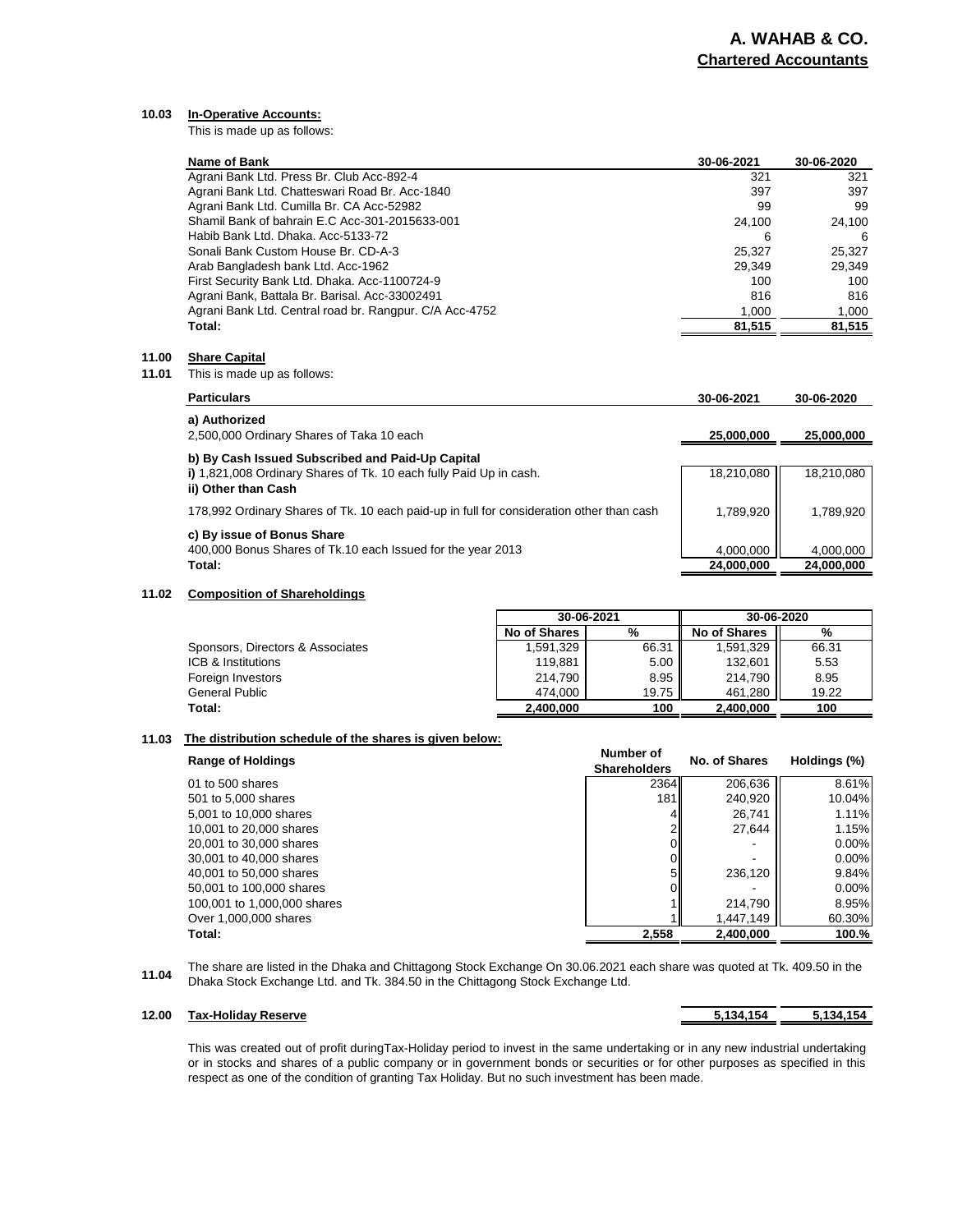### **13.00 Deferred Tax Liability**

This is made up as follows:

|                | <b>Particulars</b>                                                                                                                                                                                                                | <b>Notes</b> | 30-06-2021             | 30-06-2020             |
|----------------|-----------------------------------------------------------------------------------------------------------------------------------------------------------------------------------------------------------------------------------|--------------|------------------------|------------------------|
|                | Carrying value of depreciable PPE                                                                                                                                                                                                 | Annexure-A   | 47,360,787             | 52,971,144             |
|                | <b>Tax Base Value</b>                                                                                                                                                                                                             | Annexure-C   | (19, 137, 129)         | (23, 516, 354)         |
|                |                                                                                                                                                                                                                                   |              | 28,223,658             | 29,454,790             |
|                | Temporary difference for IFRS 16: Lease<br><b>Tax Base Value</b>                                                                                                                                                                  | 13.01        | (68, 383)              | (25, 574)              |
|                |                                                                                                                                                                                                                                   |              | (68, 383)              | (25, 574)              |
|                | Net taxable temporary difference- Liabilities                                                                                                                                                                                     |              | 28, 155, 275           | 29,429,216             |
|                | <b>Tax Rate</b>                                                                                                                                                                                                                   |              | 25.00%                 | 25.00%                 |
|                | Deferred Tax Liability - Closing                                                                                                                                                                                                  |              | 7,038,819              | 7,357,304              |
|                | Deferred Tax Liability- Opening                                                                                                                                                                                                   |              | 7,357,304              | 7,661,980              |
|                | Deferred Tax (Expenses)/Income for the year                                                                                                                                                                                       |              | 318,485                | 304,676                |
| 13.01          | The temporary difference figure has been computed by deducting ROU Assets from Lease liabilities and multiply by 25% tax<br>rate thereon in order to calculate deferred tax (assets)/liability value. The details are as follows: |              |                        |                        |
| 14.00<br>14.01 | <b>Lease Finance</b><br>This is made up as follows:                                                                                                                                                                               |              |                        |                        |
|                | <b>Particulars</b>                                                                                                                                                                                                                |              | 30-06-2021             | 30-06-2020             |
|                | Loan from GSP Finance With Pricipal & Overdue                                                                                                                                                                                     |              | 2,148,796              | 1,800,136              |
|                | Less: Current Portion of long term loan being payable within one year                                                                                                                                                             |              | (1,764,399)            | (1,217,181)            |
|                |                                                                                                                                                                                                                                   |              | 384,397                | 582,955                |
|                | <b>Obligation Under Finance Leases</b><br>Gross Finance Lease- minimum lease liability                                                                                                                                            |              |                        |                        |
|                | Within one year                                                                                                                                                                                                                   |              | 1,764,399              | 1,395,462              |
|                | After one year                                                                                                                                                                                                                    |              | 384,397                | 614,460                |
|                | Total:                                                                                                                                                                                                                            |              | 2,148,796              | 2,009,922              |
|                | Less: Future finance charges on finance lease liability                                                                                                                                                                           |              |                        | 209,786                |
|                | <b>Present Value of Finance Lease liability</b>                                                                                                                                                                                   |              | 2,148,796              | 1,800,136              |
|                | This consist of as follows:                                                                                                                                                                                                       |              |                        |                        |
|                | Within one year                                                                                                                                                                                                                   |              | 1,764,399              | 1,217,181              |
|                | Within two to five years                                                                                                                                                                                                          |              | 384,397                | 582,955                |
|                | <b>Total Present Value of Finance Lease liability</b>                                                                                                                                                                             |              | 2,148,796              | 1,800,136              |
| 14.02          | <b>Leases</b><br>This is made-up as follows-                                                                                                                                                                                      |              |                        |                        |
|                | <b>Particulars</b>                                                                                                                                                                                                                |              | 30-06-2021             | 30-06-2020             |
|                | Opening Balance as at 1st July, 2020                                                                                                                                                                                              |              | 3,237,373              | 4,347,387              |
|                | Add: Interest Accrued                                                                                                                                                                                                             |              | 251,245                | 320,866                |
|                |                                                                                                                                                                                                                                   |              | 3,488,618              | 4,668,253              |
|                | Less: Payments                                                                                                                                                                                                                    |              | 1,465,728<br>2.022.890 | 1,430,880<br>3.237.373 |
|                | Closing Balance as at 30 June, 2021                                                                                                                                                                                               |              |                        |                        |
|                | Lease Liabilities Recognized in Statement of Financial Position                                                                                                                                                                   |              |                        |                        |
|                | Lease Liability - Net off Current Maturity                                                                                                                                                                                        |              | 1,040,527              | 1,751,722              |
|                | Lease Liability - Current Maturity                                                                                                                                                                                                |              | 982,363                | 1,485,651              |
|                | Total:                                                                                                                                                                                                                            |              | 2,022,890              | 3,237,373              |
| 14.03          | Effective interest rate for the said loan was as follows:<br>October 03,2016 to August 30,2019 @ 16% per annum<br>November 09,2016 to October 05,2019 @ 16% per annum<br>February 15,2017 to January 15,2020 @ 16% per annum      |              |                        |                        |
|                | February 05,2017 to November 05,2020 @ 16% per annum                                                                                                                                                                              |              |                        |                        |
| 15.00          | <b>Short Term Borrowings</b>                                                                                                                                                                                                      |              |                        |                        |
|                | This is made up as follows:                                                                                                                                                                                                       |              |                        |                        |
|                | <b>Particulars</b>                                                                                                                                                                                                                |              | 30-06-2021             | 30-06-2020             |
|                | Unitied Commercial Bank Ltd, Tejgaon Branch, A/C- No. 104174900000115 (Overdraft                                                                                                                                                  |              |                        |                        |

| Total:                                                                                            | 115,580,518 | 114.052.433 |
|---------------------------------------------------------------------------------------------------|-------------|-------------|
| Unitied Commercial Bank Ltd, Tejgaon Branch, A/C-No. 104174900000115 (Letter of<br>Trust Receipt) | 58.734.731  | 61.870.116  |
| Unitied Commercial Bank Ltd, Tejqaon Branch, A/C- No. 104174900000115 (Overdraft<br>Facilities)   | 56.845.787  | 52.182.317  |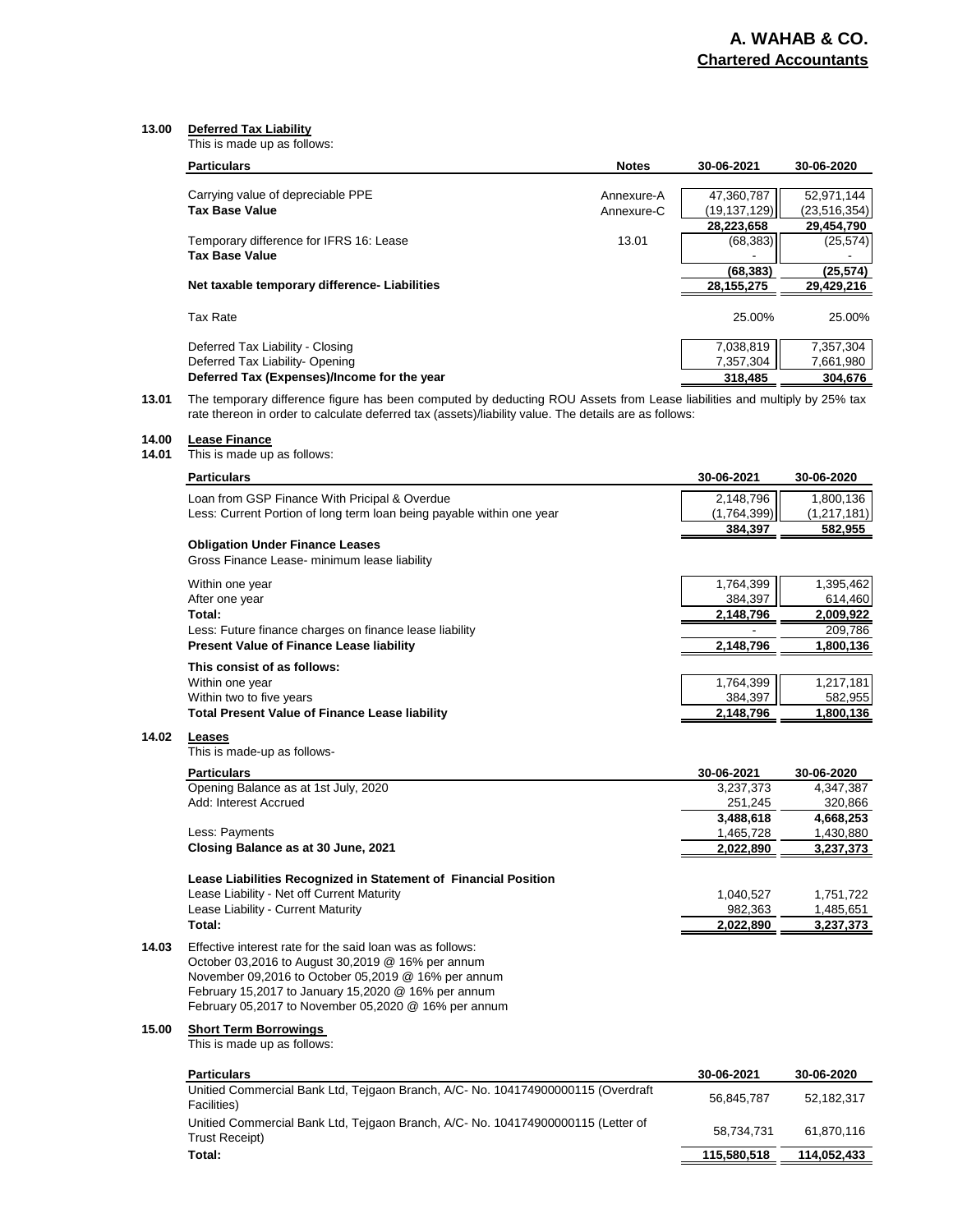The above balance have been confirmed and reconciled with the respective bank statement balances.

### **16.00 Creditors for Goods & Others**

This represents amounts due to various suppliers of raw, packing and stores materials, the ageing of which liability is as follows:

| <b>Particulars</b> | 30-06-2021 | 30-06-2020 |
|--------------------|------------|------------|
| Above six months   | -          |            |
| Below six months   | 7.215.020  | 10,055,589 |
| Total:             | 7.215.020  | 10.055.589 |
|                    |            |            |

### **17.00 Liabilities for Expenses**

This represents provision for various expenses (e.g. remuneration and allowances, salaries and wages, utilities bills etc.), which have fallen due as on 30th June, 2021, ageing of which liability is as follows

| <b>Particulars</b>                        | 30-06-2021 | 30-06-2020 |
|-------------------------------------------|------------|------------|
| Above six months                          |            |            |
| Below six months                          | 6,733,562  | 9,546,351  |
| Total:                                    | 6,733,562  | 9,546,351  |
| Details of above balance are given below: |            |            |
| Salary, wages & Allowance                 | 5,097,778  | 7,278,235  |
| Postage Expenses                          | ۰          | 2,578      |
| Director Remuneration                     | ٠          | 500,000    |
| Electricity, Gas & Water                  | 906,858    | 590,775    |
| <b>Audit Fees</b>                         | 402,500    | 402,500    |
| Telephone Bill                            | 145,863    | 296,583    |
| TA/DA & Other                             | 180.563    | 475,681    |
| Total:                                    | 6,733,562  | 9,546,352  |

### **18.00 Liabilities for other Finance**

**18.01** This is made up as follows:

| <b>Particulars</b>                | 30-06-2021     | 30-06-2020  |
|-----------------------------------|----------------|-------------|
| Opening Balance                   | 173.451.060    | 165.151.060 |
| Add. Addition during the year     | 30,000,000     | 18,000,000  |
| <b>VAT Payable</b>                |                | 18.000.000  |
| Loan from Aziz Mohammad Bhai      | 30.000.000     |             |
| Less: Adjustment during the year  | (19.856, 417)  | (9,700,000) |
| VAT Paid                          | (1,300,000)    | (700,000)   |
| Loan Refund to Aziz Mohammad Bhai | (18, 556, 417) | (9,000,000) |
| <b>Clossing balance</b>           | 183,594,643    | 173.451.060 |

### **18.02** Details of above balance are given below:

| <b>Particulars</b>                 | <b>Notes</b> | 30-06-2021  | 30-06-2020  |
|------------------------------------|--------------|-------------|-------------|
| Employees Income Tax               |              | 701.137     | 701.137     |
| <b>Refund Warrant Payable</b>      |              | 13.000      | 13.000      |
| <b>Share Application Money</b>     |              | 500         | 500         |
| Vat Payable                        |              | 40,436,732  | 41,736,732  |
| Income Tax Deduction from Supplier |              | 431.369     | 431.369     |
| <b>Provident Fund Payable</b>      |              | 1.916.358   | 1.916.358   |
| Loan from Mr. Aziz Mohammad Bhai   | 18.03        | 120.093.891 | 108,650,308 |
| Balance of provison for Interest   |              | 20,001,655  | 20,001,655  |
| Total:                             |              | 183,594,643 | 173,451,060 |
|                                    |              |             |             |

**18.03** Out of total balance of Tk 183,594,643 an amount of Tk 120,093,891 is payable to Aziz Mohammad Bhai, Chairman of the Company as disclosed at Note # 30 "Related party transactions" During the year Taka 18,556,417 has been paid/adjusted with the balance payable to him for payment towards salary and others of his personal staff. Interest payable amounting to Taka 20,001,655 was available which is coming from previous years.

### **19.00 Provision for Income Tax**

This is made up as follows:

|       | <b>Particulars</b>                                                                                  | <b>Notes</b> | 30-06-2021 | 30-06-2020 |
|-------|-----------------------------------------------------------------------------------------------------|--------------|------------|------------|
|       | <b>Opening Balance</b>                                                                              |              | 37,393,308 | 35,784,917 |
|       | Provision for the year                                                                              | 19.01        | 1.049.645  | 1,608,391  |
|       | <b>Clossing balance</b>                                                                             |              | 38,442,953 | 37,393,308 |
| 19.01 | <b>Income Tax Expenses:</b><br>The calculation of profit for income tax for the year is as follows: |              | 30-06-2021 | 30-06-2020 |
|       | a) On net profit                                                                                    |              |            | 1,235,109  |
|       | b) On gross receipt (Section-82C $2 \& 3$ ) $@ 0.6\%$                                               |              | 593.865    | 1,711,826  |
|       | c) Advance Income Tax (deduction & advanced payment)                                                |              | 1.049.645  | 1,608,391  |
|       | Whichever is Higher (a,b,c)                                                                         |              | 1,049,645  | 1,711,826  |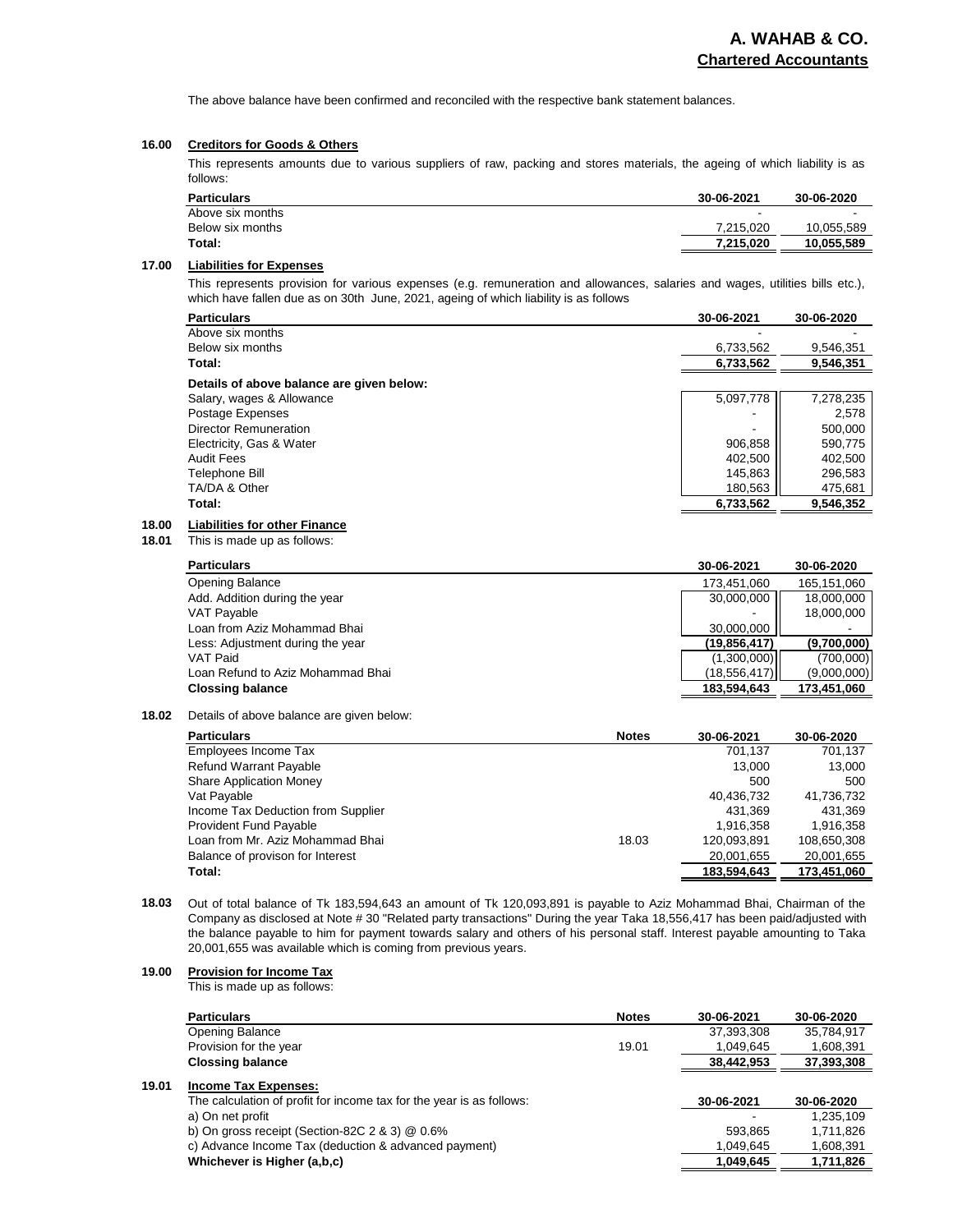Income tax assessment up to 2008 and 2012, 2014 are completed. Assessment for the years 2009, 2010, 2011, 2013, 2015- 2016, 2016-2017, 2017 -2018, 2018-2019, 2019-2020 are finalized and in appeal. Income tax assessment for the year 2020- 2021 is filed for assessment.

### **20.00 Workers Participation and Welfare Fund (WPWF)**

This is made up as follows:

| <b>Particulars</b>                        | 30-06-2021               | 30-06-2020 |
|-------------------------------------------|--------------------------|------------|
| <b>Opening Balance</b>                    | 9,127,363                | 7,778,368  |
| Add: Provision for the year               | $\overline{\phantom{0}}$ | 260.023    |
| Add: Interest during the year @ 9%        | 821.463                  | 1,088,972  |
|                                           | 9.948.826                | 9,127,363  |
| Less: Adjustment/ payment during the year | $\overline{\phantom{a}}$ | -          |
| <b>Closing Balance</b>                    | 9,948,826                | 9,127,363  |

### **21.00 Unclaimed Dividend**

The following figures represent the dividends for which the warrants are either lying with the shareholders and have not been presented as yet by them to the bank for encashment or have been returned to the company undelivered due to change of address of those shareholders and their new address have not yet been communicated to the company. Under instruction from SEC, press advertisements were made to collect the past dividend warrants but many shareholders are yet turn up to collect their respective warrants.

| Unclaimed Dividend | 3.856.352         | .839<br>182              |
|--------------------|-------------------|--------------------------|
|                    | しふちに マスつ<br>. JJA | .839<br>.19 <sup>o</sup> |

### **22.00 Revenue**

This is made up as follows:

| <b>Particulars</b> | 30-06-2021 | 30-06-2020  |
|--------------------|------------|-------------|
| <b>Local Sales</b> | 98.977.466 | 285.304.315 |
| Total:             | 98.977.466 | 285.304.315 |

### **22.01 Sales Quantity:**

This is made up as follows:

| <b>Particulars</b> | <b>UOM</b>     | Qtv.       | 30-06-2021 | 30-06-2020  |
|--------------------|----------------|------------|------------|-------------|
| Tablet             | Pcs.           | 47.510.846 | 76.176.793 | 209.146.572 |
| Capsules           | Pcs.           | 3,807,150  | 15.247.768 | 43.817.669  |
| Liquids            | <b>Bottles</b> | 49.119     | 1.401.347  | 23,030,762  |
| Ointment           | Pcs.           | 843        | 17.813     | 1.181.366   |
| Injection          | Ampoule        | 78.118     | 6.133.744  | 8.127.946   |
| Total:             |                | 51,446,076 | 98,977,466 | 285,304,315 |

### **23.00 Cost of Goods Sold**

This is made up as follows:

| <b>Particulars</b>                | <b>Notes</b> | 30-06-2021     | 30-06-2020   |
|-----------------------------------|--------------|----------------|--------------|
| Work-in-process (Opening)         |              | 4,777,545      | 5,554,308    |
| Raw materials consumed            | 23.01        | 48,488,710     | 73,252,120   |
| Packing materials consumed        | 23.02        | 8,409,161      | 33,906,587   |
| Promotional materials consumed    | 23.03        | 930.692        | 3,052,639    |
| Factory overhead                  | 23.04        | 11.647.927     | 30,439,124   |
| Depreciation                      | Annexure-A   | 1,756,607      | 1,854,993    |
| Work-in-process (Closing)         |              | (2, 245, 635)  | (4,777,545)  |
| Cost of production                |              | 73,765,007     | 143,282,226  |
| Stock of finished goods (Opening) |              | 64.768.000     | 59,323,562   |
| Stock of finished goods (Closing) |              | (77, 797, 903) | (64,768,000) |
| Cost of free samples              |              | (855,338)      | (1,055,338)  |
| Total:                            |              | 59,879,766     | 136,782,450  |

### **23.01 Raw Materials Consumption**

This is made up as follows:

| <b>Particulars</b>   | <b>Active</b><br>Ingredients<br>(KG) | <b>Excipients</b><br>(KG) | <b>E.H.G.</b><br><b>Capsules</b><br>(PCS) | 30-06-2021   | 30-06-2020     |
|----------------------|--------------------------------------|---------------------------|-------------------------------------------|--------------|----------------|
| Opening Stock        | 2.944                                | 12.409                    | 2,888,700                                 | 58.842.258   | 53,359,376     |
| Purchase             | 1.962                                | 5.845                     | 5.000                                     | 9.623.102    | 78,735,002     |
| <b>Closing Stock</b> | 2.353                                | 10.436                    | 2.816.700                                 | (19,976,650) | (58, 842, 258) |
| Total:               | 2.553                                | 7.818                     | 77.000                                    | 48,488,710   | 73,252,120     |

Raw materials consumption is 27.41.% imported.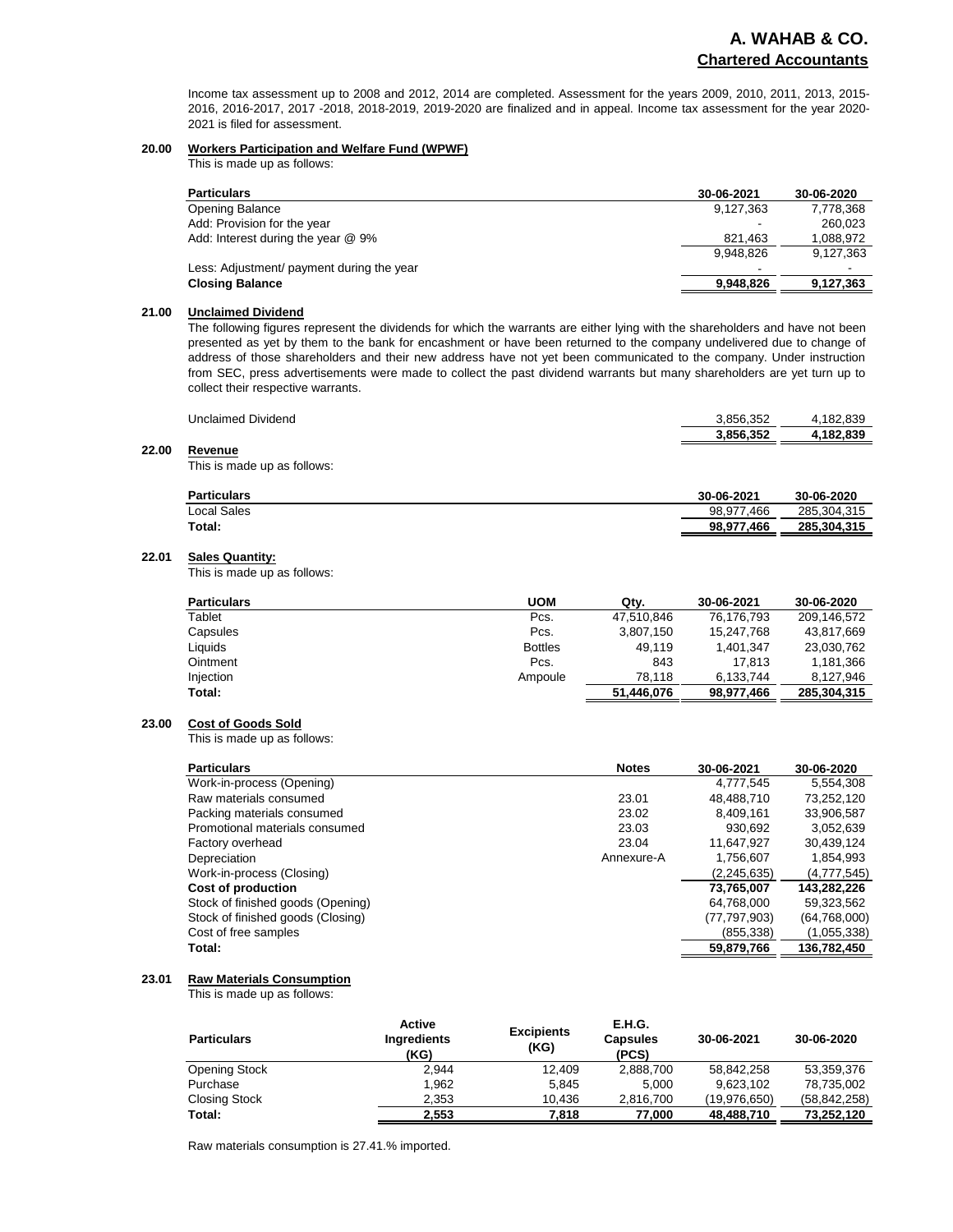### **23.02 Packing Materials Consumed**

This is made up as follows:

| <b>Particulars</b>   | 30-06-2021   | 30-06-2020   |
|----------------------|--------------|--------------|
| <b>Opening Stock</b> | 30.838.162   | 24.694.796   |
| Purchase             | 5.558.892    | 40.049.953   |
| Closing Stock        | (27.987.893) | (30,838,162) |
| Total:               | 8.409.161    | 33.906.587   |
|                      |              |              |

Packing materials consumed is 0% imported.

Particulars in respect of quantity of each packing materials as well as value of each class of packing materials are not given as number of items as well as classes of items are large.

### **23.03 Promotional Materials Consumed**

This is made up as follows:

| <b>Particulars</b>   | 30-06-2021 | 30-06-2020 |
|----------------------|------------|------------|
| <b>Opening Stock</b> | 756.542    | 763.559    |
| Purchase             | 1.054.780  | 3.045.622  |
| Closing Stock        | (880.630)  | (756.542)  |
| Total:               | 930.692    | 3.052.639  |

Particulars in respect of quantity of each promotional materials as well as value of each class of promotional materials are not given as number of items as well as classes of items are large.

### **23.04 Factory Overhead**

This is made up as follows:

| <b>Particulars</b>             | 30-06-2021 | 30-06-2020               |
|--------------------------------|------------|--------------------------|
| Salary, wages and allowances   | 7,469,162  | 25,739,597               |
| Overtime allowances            | 116,945    | 135,010                  |
| Car Expenses                   | 360.059    | 487.213                  |
| Electricity, Gas and Water     | 2.771.911  | 2,881,447                |
| Conveyance                     | 23,780     | 29,755                   |
| Entertainment                  | 34,276     | 49,972                   |
| <b>Printing and Stationery</b> | 38,612     | 34,391                   |
| Repairs and maintenance        | 529,342    | 612,875                  |
| Telephone                      | 69.545     | 82,317                   |
| Indirect materials-Packing     | 177,574    | 324,699                  |
| <b>Fees and Commissions</b>    | 11.150     | 18,750                   |
| Uniform                        | 5,722      | 10.621                   |
| <b>General Expenses</b>        | 32.616     | $\overline{\phantom{a}}$ |
| Washing & Laundry Expenses     | 733        |                          |
| Power & Fuel                   | 6,500      | 32,477                   |
| Total:                         | 11,647,927 | 30,439,124               |

### **24.00 Administrative Expenses**

This is made up as follows:

| <b>Particulars</b>             | <b>Notes</b> | 30-06-2021 | 30-06-2020 |
|--------------------------------|--------------|------------|------------|
| Salary and Allowances          |              | 7,056,322  | 8,683,266  |
| Directors' Remuneration        |              |            | 6,000,000  |
| Car Expenses                   |              | 69,371     | 480,000    |
| <b>Bank Charges</b>            |              | 57,841     | 92,859     |
| Conveyance                     |              | 65.065     | 93,664     |
| Entertainment                  |              | 280,325    | 390,610    |
| Postage Expenses               |              |            | 11,360     |
| <b>Printing and Stationery</b> |              | 38,259     | 57,750     |
| Electricity, Gas and Water     |              | 692.978    | 722,998    |
| Repairs and Maintenance        |              | 62.470     | 160,440    |
| Telephone                      |              | 275.080    | 517,016    |
| Fees and Commissions           |              | 187,500    | 320,645    |
| <b>Membership Subscription</b> |              | 160.882    | 191,882    |
| Audit Fees (Statutory)         |              | 402,500    | 402,500    |
| Insurance Premium              |              | 72,322     | 83,061     |
| Legal and Professional Charges |              | 66.500     | 250,000    |
| <b>AGM Expenses</b>            |              | 322,360    | 121,513    |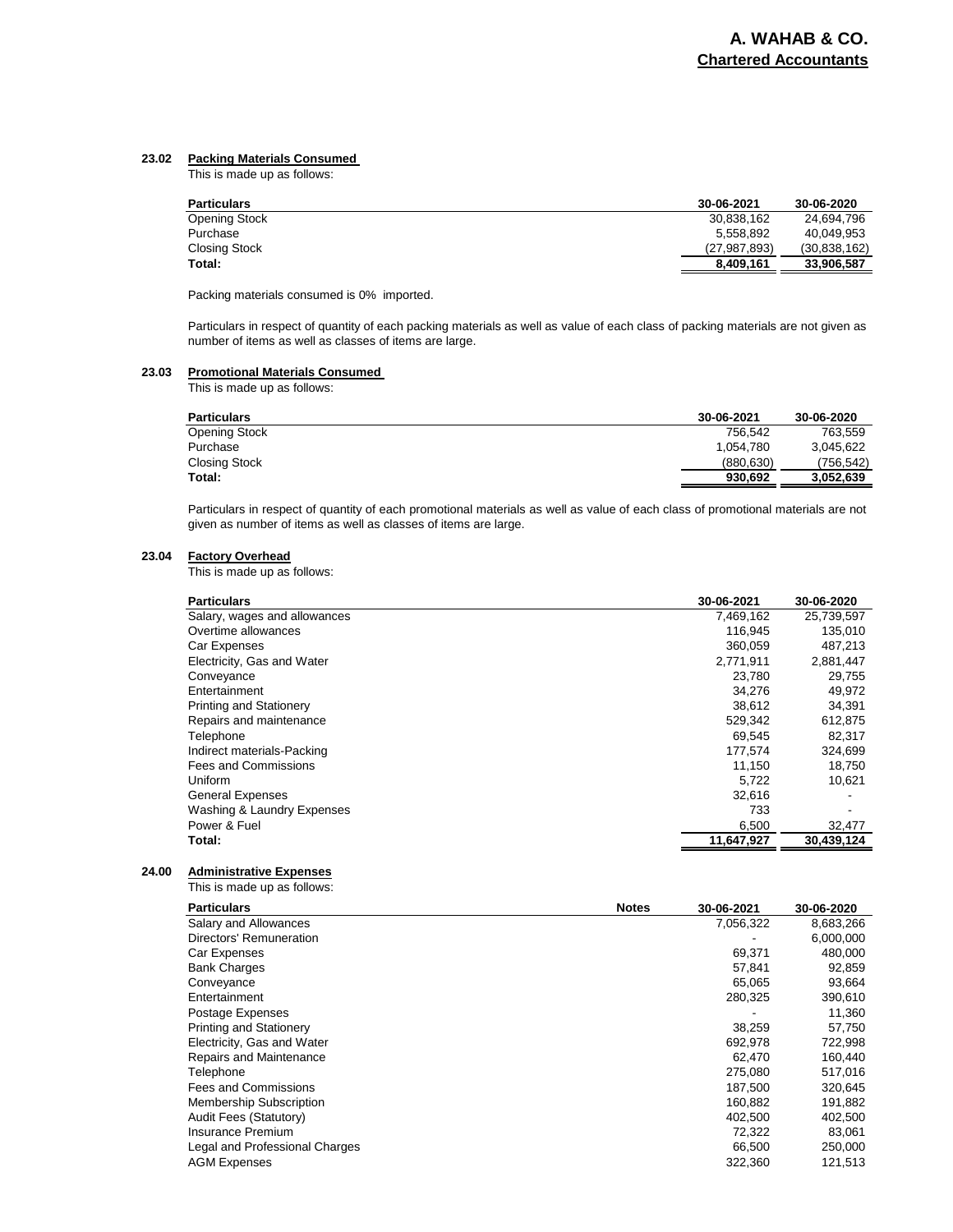# **A. WAHAB & CO. Chartered Accountants**

| Advertisement & Publicity          |            | $\overline{\phantom{0}}$ | 15.500     |
|------------------------------------|------------|--------------------------|------------|
| Depreciation                       | Annexure A | 3.853.748                | 4.767.160  |
| Depreciation on Right of Use Asset | 5.00       | 1.308.440                | 1.308.440  |
| Total:                             |            | 14.971.963               | 24.670.664 |

### **25.00 Selling, Distribution and Marketing Expenses**

| This is made up as follows:          |            |             |
|--------------------------------------|------------|-------------|
| <b>Particulars</b>                   | 30-06-2021 | 30-06-2020  |
| Salary and Allowances                | 17,891,513 | 85,100,700  |
| Rent, Rates and Taxes                | 1,496,500  | 1,134,560   |
| Car Expenses                         |            | 210,000     |
| Bank charges                         | 77,059     | 26,198      |
| Conveyance                           | 102,382    | 156,422     |
| Entertainment                        | 11,935     | 13,775      |
| Postage expenses                     | 9,164      | 25,632      |
| <b>Printing and Stationery</b>       | 163,437    | 288,006     |
| Repairs and maintenance              | 111,846    | 143,415     |
| Telephone                            | 484.916    | 1,179,531   |
| Electricity, Gas and Water           | 131,713    | 199,459     |
| Fees and commissions                 |            | 70,000      |
| TA/DA of MR and others               | 3,957,300  | 7,476,310   |
| General expenses                     |            | 9,292       |
| Meeting/Conference/Training expenses | 242.991    | 736,908     |
| Delivery Van expenses                | 19,260     | 25,342      |
| Delivery expenses                    | 4,265,946  | 12,358,218  |
| Free Sample                          | 1,620,352  | 1,850,632   |
| Total:                               | 30,586,314 | 111,004,400 |

### **26.00 Financial Expenses**

This is made up as follows:

|       | <b>Particulars</b>                                                            | 30-06-2021               | 30-06-2020  |
|-------|-------------------------------------------------------------------------------|--------------------------|-------------|
|       | Interest on Overdraft                                                         | 4,996,646                | 5,661,529   |
|       | Interest on Lease Finance                                                     |                          | 895,840     |
|       | Interest on WPWF                                                              | 821,463                  | 1,088,972   |
|       | Total:                                                                        | 5,818,109                | 7,646,341   |
| 27.00 | <b>Contribution to Workers Participation and Welfare Fund</b>                 |                          |             |
|       | Contribution during the year                                                  | $\overline{\phantom{0}}$ | 260,023     |
|       | Total:                                                                        |                          | 260,023     |
| 28.00 | <b>Basic Earnings Per Share</b>                                               |                          |             |
|       | This is made up as follows:                                                   |                          |             |
|       | <b>Particulars</b>                                                            | 30-06-2021               | 30-06-2020  |
|       | Earning attributable to the Ordinary Shareholders (Net Profit/Loss after tax) | (13,009,844)             | 3,636,723   |
|       | Weighted average number of Ordinary shares outstanding during the year        | 2,400,000                | 2,400,000   |
|       |                                                                               | (5.42)                   | 1.52        |
| 29.00 | <b>Net Asset Value</b>                                                        |                          |             |
|       | This is made up as follows :                                                  |                          |             |
|       | <b>Particulars</b>                                                            | 30-06-2021               | 30-06-2020  |
|       | <b>Non-Current Assets</b>                                                     | 99,564,836               | 106,483,632 |
|       | <b>Current Assets</b>                                                         | 321,854,650              | 321,567,075 |
|       | <b>Non-Current Liabilities</b>                                                | 8,463,743                | 9,691,981   |
|       | <b>Current Liabilities</b>                                                    | 368,118,636              | 360,511,775 |
|       | Total:                                                                        | 44,837,108               | 57,846,951  |
|       | Number of Ordinary Shares                                                     | 2,400,000                | 2,400,000   |
|       | <b>NAV - Per Share</b>                                                        | 18.68                    | 24.10       |

### **30.00 Net Operating Cash Flow per Share**

This is made up as follows :

| <b>Particulars</b>                                                      | 30-06-2021  | 30-06-2020   |
|-------------------------------------------------------------------------|-------------|--------------|
| Cash flows from net operating activities as per statement of cash flows | (5.451.696) | (11.971.372) |
| Weighted average number of ordinary shares outstanding during the year  | 2.400.000   | 2.400.000    |
| Net Operating Cash Flow Per Share                                       | (2.27)      | (4.99)       |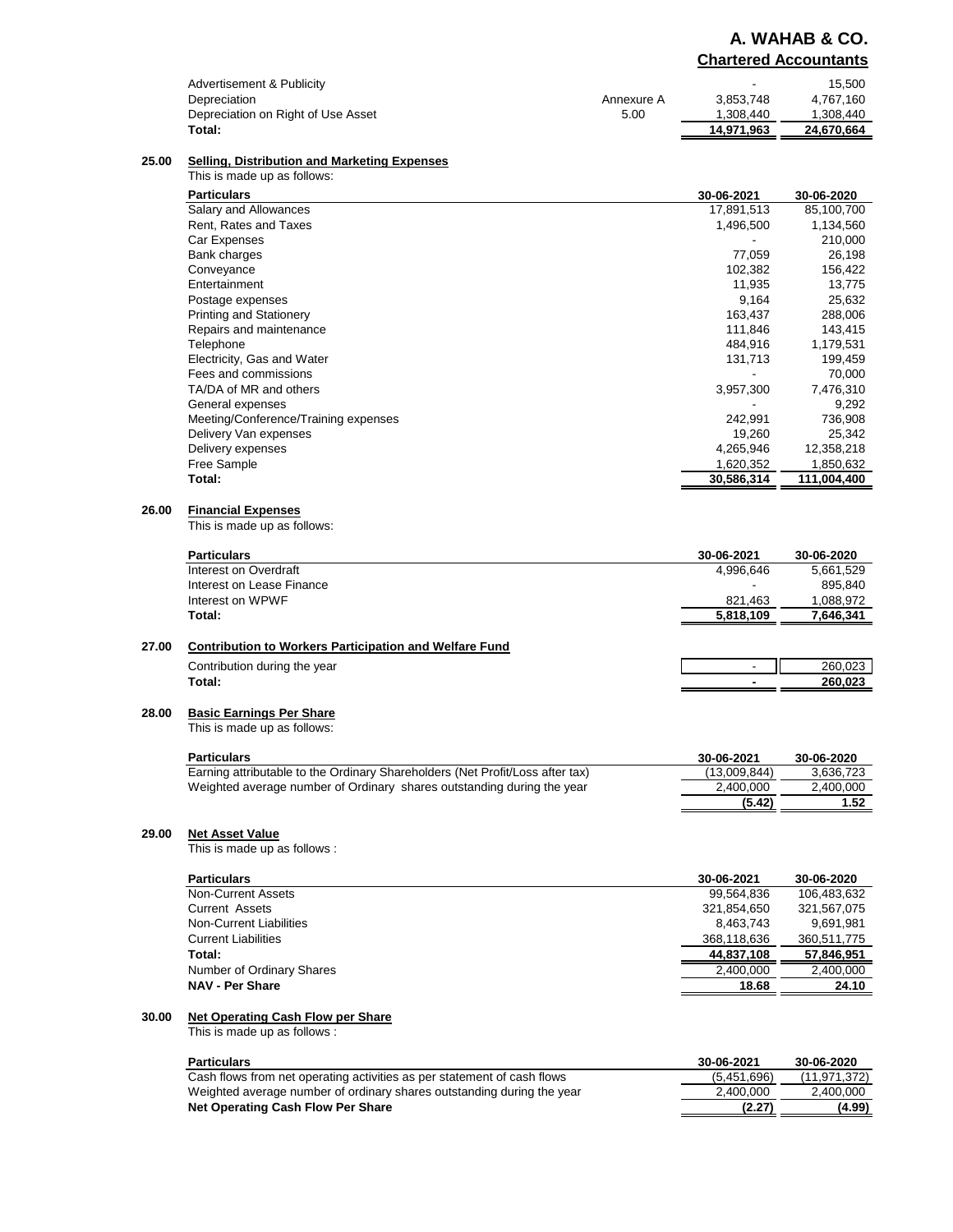### **30.01 Reconciliation of Net Cash flows from Operating Activities:**

This is made up as follows :

| <b>Particulars</b>                           | 30-06-2021   | 30-06-2020     |
|----------------------------------------------|--------------|----------------|
| Net Profit after Tax                         | (13,009,844) | 3,636,723      |
| <b>Adjustments</b>                           | 6,600,309    | 7,625,917      |
| Depreciation on Property, Plant & Equipment  | 5,610,354    | 6,622,153      |
| Depreciation on Right of Use Asset           | 1,308,440    | 1,308,440      |
| Deferred Tax                                 | (318, 485)   | (304, 676)     |
|                                              |              |                |
| <b>Changes in Working Capital</b>            | 957,839      | (23, 234, 012) |
| Increase in Inventories                      | 31,365,796   | 15,726,906     |
| Increase in Accounts Receivable & Others     | (23,080,216) | 4.094.311      |
| Increase in Advances, Deposits & Prepayments | (3,545,495)  | 2,553,617      |
| Decrease in Creditor for Goods               | (2,840,569)  | (1,022,436)    |
| Decrease in Liabilities for Expenses         | (2,812,785)  | (1,705,155)    |
| Increase in Provision for Income Tax         | 1,049,645    | 1,608,391      |
| Increase in Worker Profit Participation Fund | 821,463      | 260,023        |
| Net Cash Generated from Operating Activities | (5,451,696)  | (11, 971, 372) |
| Net Operating Cash Flow per share            | (2.27)       | (4.99)         |

### **31.00 Related Party Transactions - Disclosure Under IAS 24**

The Company has entered into transactions with other entities that fall within the definition of related party as contained in IAS-24 "Related Party Disclosures". The Company opines that terms of related party transactions do not significantly differ from those that could have been obtained from third parties. Total transactions of the significant related parties as at 30 June 2021 were as follows:

| Name of the<br>Party                 | Relationship     | Nature of<br><b>Transaction</b>         | <b>Notes</b> | Opening<br><b>Balance</b> | <b>Addition</b><br>during the year | <b>Adjustment</b><br>during the year | <b>Closing</b><br><b>Balance</b> |
|--------------------------------------|------------------|-----------------------------------------|--------------|---------------------------|------------------------------------|--------------------------------------|----------------------------------|
| Aziz Mohammad<br>Bhai                | Chairman         | Inter<br>company<br>Loan/<br>Receivable | 18.01        | 108,650,308               | 30,000,000                         | 18,556,417                           | 120,093,891                      |
| <b>Bengal Steel</b><br>Works Limited | Group<br>Concern | Inter<br>company<br>Loan/<br>Receivable | 9.00         | 20,330,585                | 443,505                            | -                                    | 20,774,090                       |
| Ambee Films<br>Limited               | Group<br>Concern | Inter<br>company<br>Loan/<br>Receivable | 9.00         | 97,986                    | -                                  |                                      | 97,986                           |
| Total:                               |                  |                                         |              | 129,078,879               | 30,443,505                         | 18,556,417                           | 140,965,967                      |

**Note:** Out of total amount of Tk. 20,774,090 of Bengal Steel Works Ltd from the above table, The amount of Tk. 443,505 is included from the running year 2021. Company will take permission from the share holders in the next Annual General Meeting for Tk. 443,505.

### **31.01 Salaries / Perquisites to Directors & Officers**

During the year, the amount of compensation paid to Key Management Personnel including Board of Directors is as under (As Para 17 of IAS 24 Related Party Disclosures):

| Short Term Employee Benefits | - |  |
|------------------------------|---|--|
| Post- Employment Benefits    |   |  |
| Other Long-Term Benefits     | ۰ |  |
| <b>Termination Benefits</b>  |   |  |
| Others                       |   |  |
| Total∙                       |   |  |

There is no other benefits provided by the company to it's employees other than a contributory Provident Fund Scheme.

### **31.02 Directors Remuneration :**

During the year total remuneration paid to directors amounting to Tk. Nil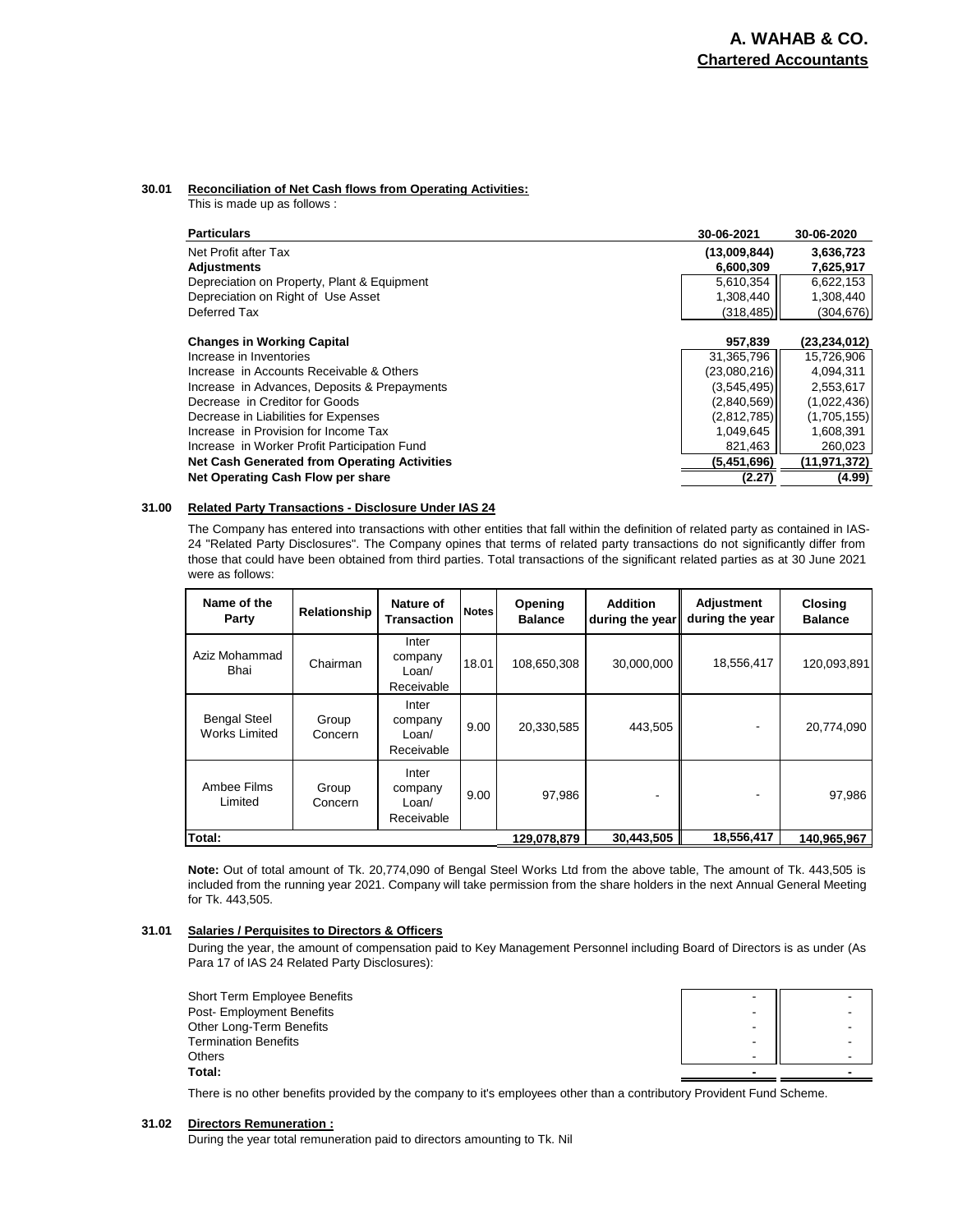### **32.00 Number of Employees**

Total number of employees of the Company was 487 as on 30 June, 2021. Total number of employees of the Company was 736 as on 30 June, 2020.

### **33.00 Financial Risk Management**

### **(a) Credit risk**

Credit risk is the risk of a financial loss to the Company if a customer or counterparty to a financial instrument fails to meet its contractual obligations and arises principally from the Company's receivables. Management has a credit policy in place and exposure to credit risk is monitored on an ongoing basis. Risk exposures from other financial assets, i.e. cash at bank and other external receivables are nominal.

### **Exposure to credit risk**

| <b>Particulars</b>           | <b>Note</b> | 30-06-2021  | 30-06-2020 |
|------------------------------|-------------|-------------|------------|
| Accounts Receivable & Others | 7.00        | 92,227,940  | 69.147.724 |
| Cash & Cash Equivalents      | 10.00       | 15.093.850  | 11.115.834 |
| Total:                       |             | 107.321.790 | 80.263.558 |

The aging of trade receivables at the reporting date was:

| <b>Particulars</b>  | 30-06-2021 | 30-06-2020 |
|---------------------|------------|------------|
| Dues below 6 months | 49,375,632 | 36.578.954 |
| Dues over 6 months  | 42.852.308 | 32.568.770 |
| <b>Total:</b>       | 92.227.940 | 69.147.724 |

### **b) Liquidity risk**

Liquidity risk is the risk that the Company will not be able to meet its financial obligations when they fall due. The Company's approach to managing liquidity (cash and cash equivalents) is to ensure, as far as possible, that it will always have sufficient liquidity to meet its liabilities when due, under both normal and stressed conditions, without incurring unacceptable losses or risking damage to the Company's reputation. Typically, the Company ensures that it has sufficient cash and cash equivalents to meet expected operational expenses, including financial obligations through preparation of the cash flow forecast, prepared based on time line of payment of the financial obligation and accordingly arrange for sufficient liquidity/fund to make the expected payment within due date. In extreme stressed conditions, the Company may get support from the related Company in the form of short term financing.

### **(c) Market risk**

Market risk is the risk that any change in market prices such as foreign exchange rates and interest will affect the Company's income or the value of its holdings of financial instruments. The objective of market risk management is to manage and control market risk exposures within acceptable parameters.

### **(i) Currency risk**

The Company is exposed to currency risk on certain purchases such as import of raw & packing materials, machineries and equipment. Majority of the Company's foreign currency transactions are denominated in USD and relate to procurement of raw & packing materials, machineries and equipment from abroad.

### **(ii) Interest rate risk**

Interest rate risk is the risk that arises due to changes in interest rates on borrowing. There was no foreign currency loan which is subject to floating rates of interest. Local loans are, however, not significantly affected by fluctuations in interest rates. The Company has not entered into any type of derivative instrument in order to hedge interest rate risk as at the reporting date.

### **34.00 Production Capacity & Capacity Utilization**

|                            |                   | On single shift basis |                      |  |
|----------------------------|-------------------|-----------------------|----------------------|--|
| <b>Products</b>            | <b>Production</b> | Actual                | Remarks              |  |
|                            | capacity          | production            |                      |  |
| Tablet group (Pcs)         | 1,200,000         | 1,100,000             | As per market demand |  |
| Capsule group (Pcs)        | 384.000           | 288.000               | As per market demand |  |
| Suspension group (Bottles) | 8.000             | 7.000                 | -do-                 |  |
| Injectable (Ampoules)      | 35.000            | 30.000                | -do-                 |  |
| Tube                       | 7.500             | 5,000                 | -do-                 |  |

### **35.00 Capital Expenditure Commitment**

There was no material capital expenditure authorized by the Board but not contracted for at June 30, 2021. **The Board of Directors of the company adopted the following decisions with regard to Capital Expenditures:**

### **36.00 Contingent liabilities**

There may arise contingent liability for unassessed income tax cases pending with Tax Department.

### **37.00 Payments made in Foreign Currency**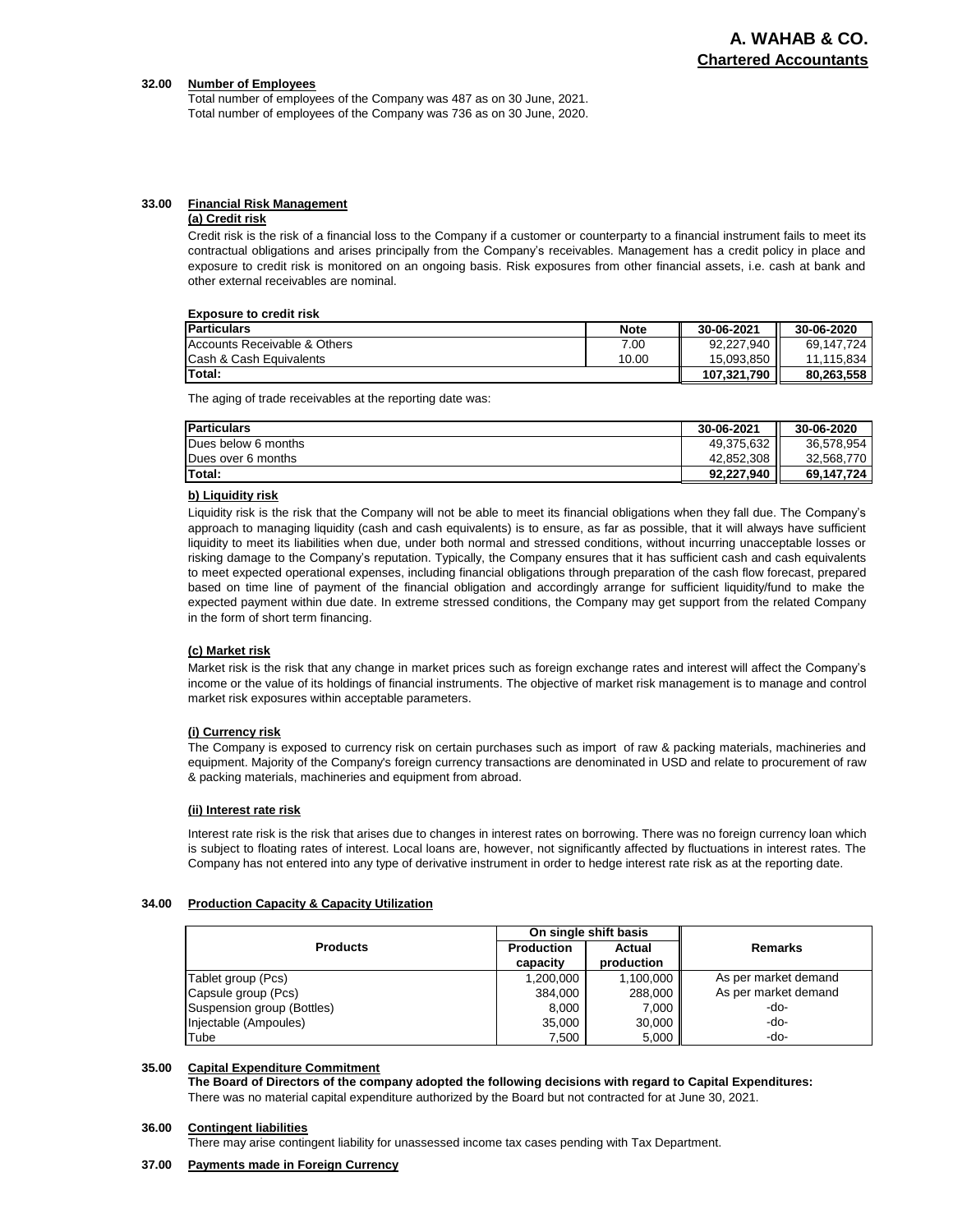| <b>Particulars</b>         | 30-06-2021 | 30-06-2020 |
|----------------------------|------------|------------|
| Import of Raw material     | -          | 2.638.542  |
| Import of Packing material | -          | -          |
| Total:                     |            | 2.638.542  |
|                            |            |            |

No other expenses including royalty, technical expert and professional advisory fees, interest etc. was incurred or paid in foreign currencies except as stated above.

### **38.00 Going Concern**

The financial statements of the Company are prepared on a going concern basis. As per management assessment there are no material uncertainties related to events or conditions which may cast significant doubt upon Company's ability to continue as a going concern. The management do not see any issue with respect to going concern due to recent pandemic COVID-19. Besides, the management is not aware of any other material uncertainties that may cast significant doubt upon the Company's ability to continue as a going concern, which is most unlikely though yet considering overall perspectives.

### **39.00 Events after the Reporting Period**

Subsequent to the date of financial statement, the Board of Directors in its meeting held on November 11, 2021 has not proposed any dividend which will be approved by the shareholders in the annual general meeting.

Excepting to that, no circumstances have arisen since the date of statement of financial position which would require adjustment to, or disclosure in, the financial statements or notes thereto.

### **40.00 Approval of the Financial Statements**

These financial statements were authorized for issue in accordance with the resolution of the Company's Board of Directors in its meeting held on November 11, 2021.

**(Naureen Aziz Mohammad Bhai) Mananaging Director Sd/- Sd/-**

**(Kazi Tanzzina Ferdous) Director**

 **(Nurjehan Hudda) Sd/-**

**(A. K. M. Khairul Aziz) Sd/-**

**Sd/- (Md. Motiur Rahman) Company Secretary** 

Dated: Dhaka, November 14, 2021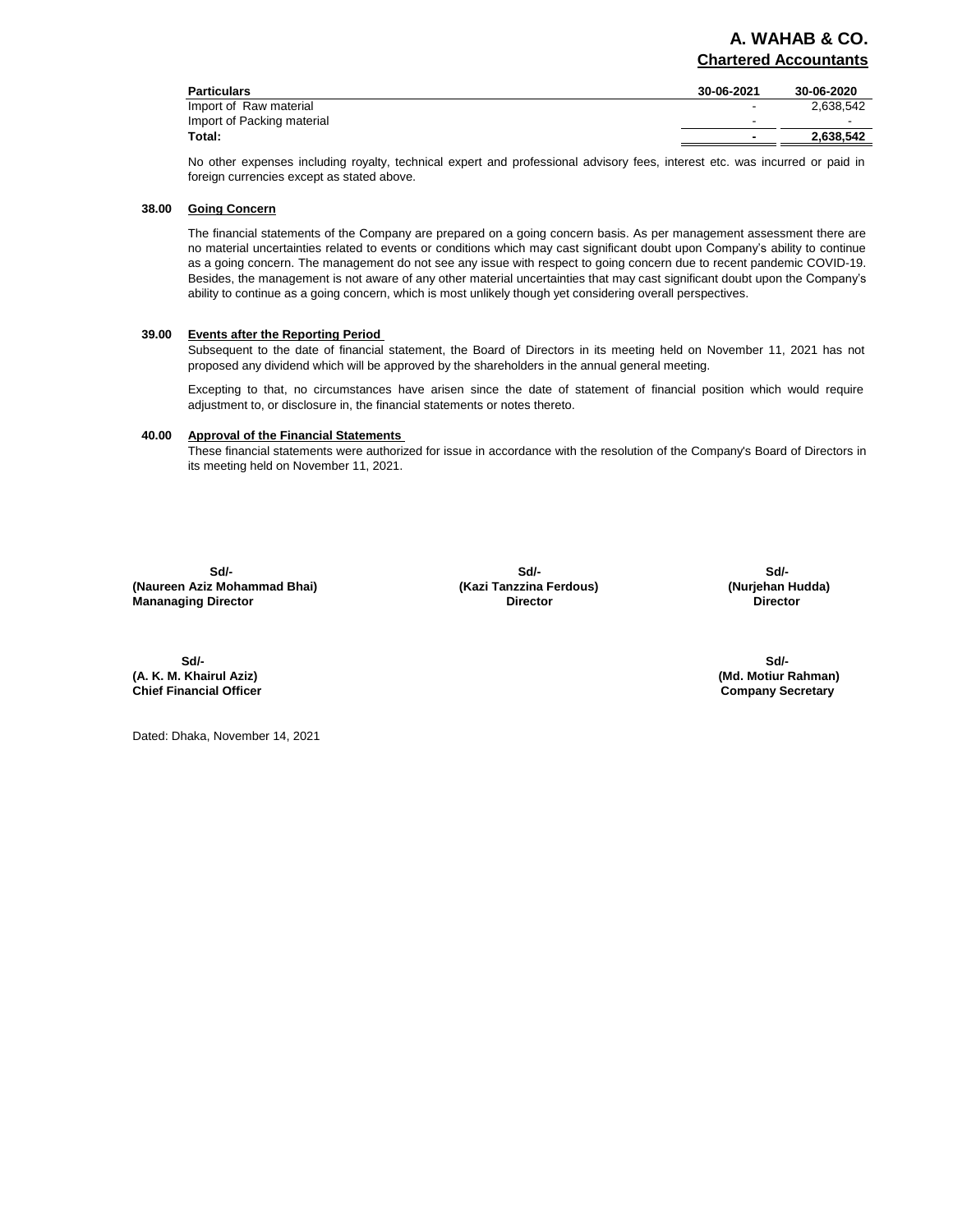## **A. WAHAB & CO. Chartered Accountants**

### **AMBEE PHARMACEUTICALS LIMITED Schedule of Property, Plant & Equipment For the year ended June 30, 2021**

|                               |                     |                                       |                                  |                     |                          | Annexure - A        |                                  |                               |                  |                           |
|-------------------------------|---------------------|---------------------------------------|----------------------------------|---------------------|--------------------------|---------------------|----------------------------------|-------------------------------|------------------|---------------------------|
|                               |                     |                                       | Cost                             |                     |                          |                     | Depreciation                     |                               |                  | <b>Written Down</b>       |
| <b>Particulars</b>            | As on<br>01.07.2020 | <b>Addition</b><br>During the<br>Year | Adjustment<br>the during<br>year | As on<br>30.06.2021 | Rate<br>%                | As on<br>01.07.2020 | Adjustment<br>during the<br>year | Charged<br>During the<br>Year | As on 30.06.2021 | Value as on<br>30.06.2021 |
| <b>Existing Units -1</b>      |                     |                                       |                                  |                     |                          |                     |                                  |                               |                  |                           |
| Land                          | 49,033,738          |                                       |                                  | 49.033.738          | $\overline{\phantom{a}}$ | $\overline{a}$      | $\blacksquare$                   |                               | $\overline{a}$   | 49,033,738                |
| Leasehold Land                | 1,215,803           |                                       | $\blacksquare$                   | 1,215,803           | $\overline{a}$           |                     | $\blacksquare$                   | $\overline{a}$                | $\overline{a}$   | 1,215,803                 |
| <b>Factory Building</b>       | 25,453,974          |                                       | $\overline{\phantom{a}}$         | 25,453,974          | 2.5                      | 14,243,414          | $\overline{a}$                   | 280,264                       | 14,523,678       | 10,930,297                |
| Plant and Machinery           | 62,248,702          |                                       | $\overline{\phantom{a}}$         | 62,248,702          | $\overline{7}$           | 47,462,643          |                                  | 1,035,024                     | 48,497,668       | 13,751,034                |
| Deep Tube Well                | 1.368.000           |                                       | $\overline{\phantom{a}}$         | 1.368.000           | 15                       | 1,141,956           | $\overline{\phantom{0}}$         | 33.907                        | 1,175,863        | 192,137                   |
| <b>Diesel Generating Set</b>  | 446,500             | $\overline{\phantom{a}}$              | $\overline{\phantom{a}}$         | 446,500             | 15                       | 363,128             | $\blacksquare$                   | 12,506                        | 375,634          | 70,866                    |
| Loose Tools                   | 98,001              |                                       |                                  | 98,001              | 15                       | 94,753              | $\overline{a}$                   | 487                           | 95,240           | 2,761                     |
| <b>Laboratory Equipment</b>   | 3,200,156           |                                       | $\overline{\phantom{a}}$         | 3,200,156           | 10                       | 2,367,885           | $\overline{\phantom{a}}$         | 83,227                        | 2,451,112        | 749,044                   |
| Electrical Installation       | 556,455             |                                       | $\blacksquare$                   | 556,455             | 10                       | 259,319             | $\overline{a}$                   | 29,714                        | 289,033          | 267,422                   |
| aboratory Glassware           | 41,626              |                                       | $\overline{\phantom{a}}$         | 41,626              | 15                       | 41,507              | $\overline{a}$                   | 18                            | 41,525           | 100                       |
| <b>Production Equipment</b>   | 1,220,541           |                                       | $\overline{\phantom{a}}$         | 1,220,541           | 10                       | 846,162             | $\overline{\phantom{a}}$         | 37,438                        | 883.600          | 336,941                   |
| <b>Transport and Vehicles</b> | 12,530,135          |                                       | $\blacksquare$                   | 12,530,135          | 20                       | 9,840,636           | $\overline{a}$                   | 537,900                       | 10,378,536       | 2,151,599                 |
| Motor Cycle                   | 38,662,774          | $\overline{\phantom{a}}$              | $\overline{\phantom{a}}$         | 38,662,774          | 20                       | 24,416,648          | $\overline{\phantom{0}}$         | 2,849,225                     | 27,265,873       | 11,396,901                |
| <b>Furniture and Fixtures</b> | 3,510,681           |                                       | $\overline{\phantom{a}}$         | 3,510,681           | 10                       | 2,690,972           | $\overline{a}$                   | 81,971                        | 2,772,943        | 737,737                   |
| Office Equipment              | 12,535,336          |                                       | $\overline{\phantom{a}}$         | 12,535,336          | 15                       | 9,978,212           | $\blacksquare$                   | 383,569                       | 10,361,781       | 2,173,555                 |
| Office By-cycles              | 15,962              |                                       | $\overline{\phantom{a}}$         | 15,962              | 20                       | 15,729              | $\blacksquare$                   | 47                            | 15,775           | 187                       |
| <b>Books</b>                  | 98,060              |                                       | $\overline{\phantom{a}}$         | 98,060              | 15                       | 91,156              | $\overline{\phantom{a}}$         | 1,036                         | 92,191           | 5,869                     |
| <b>Sub Total</b>              | 212,236,443         |                                       | $\blacksquare$                   | 212,236,443         |                          | 113,854,121         | ٠                                | 5,366,331                     | 119,220,453      | 93,015,991                |
| Injectable (Ampoule) Unit -2  |                     |                                       |                                  |                     |                          |                     |                                  |                               |                  |                           |
| <b>Factory Building</b>       | 3,627,409           |                                       | $\overline{\phantom{a}}$         | 3,627,409           | 2.5                      | 1,307,942           | $\blacksquare$                   | 57,987                        | 1,365,928        | 2,261,481                 |
| <b>Plant and Machinery</b>    | 9,221,953           |                                       | $\overline{\phantom{a}}$         | 9,221,953           | $\overline{7}$           | 6,896,280           | $\overline{\phantom{a}}$         | 162,797                       | 7,059,077        | 2,162,875                 |
| <b>Production Equipment</b>   | 80,500              |                                       | $\blacksquare$                   | 80,500              | 10                       | 66,092              | $\overline{\phantom{a}}$         | 1,441                         | 67,532           | 12,967                    |
| <b>Transport and Vehicles</b> | 2,235,000           | $\overline{\phantom{a}}$              | $\overline{\phantom{a}}$         | 2,235,000           | 20                       | 2,195,826           | $\overline{\phantom{a}}$         | 7,835                         | 2,203,661        | 31,339                    |
| <b>Furniture and Fixture</b>  | 930,903             |                                       | $\overline{\phantom{a}}$         | 930,903             | 10                       | 791,264             | $\blacksquare$                   | 13,964                        | 805,228          | 125,675                   |
| <b>Sub Total</b>              | 16,095,764          | $\overline{\phantom{a}}$              | $\blacksquare$                   | 16,095,764          |                          | 11,257,403          | ٠                                | 244,023                       | 11,501,426       | 4,594,338                 |
| 30-Jun-21                     | 228,332,208         |                                       | $\blacksquare$                   | 228,332,207         |                          | 125,111,524         | ÷.                               | 5,610,358                     | 130,721,879      | 97,610,328                |
| 30-Jun-20                     | 227,620,209         | 712,000                               | $\sim$                           | 228,332,209         |                          | 118,489,370         | ٠                                | 6,622,153                     | 125,111,523      | 103,220,685               |

**Note : Depreciation Charged to :** 

(a) Cost of Goods Sold (Note - 23.00)

(b) Administrative Expenses (Note - 24.00)

|     | 30-06-2021 | 30-06-2020 |
|-----|------------|------------|
|     | 1,756,607  | 1,854,993  |
|     | 3,853,748  | 4,767,160  |
| Tk. | 5,610,354  | 6,622,152  |